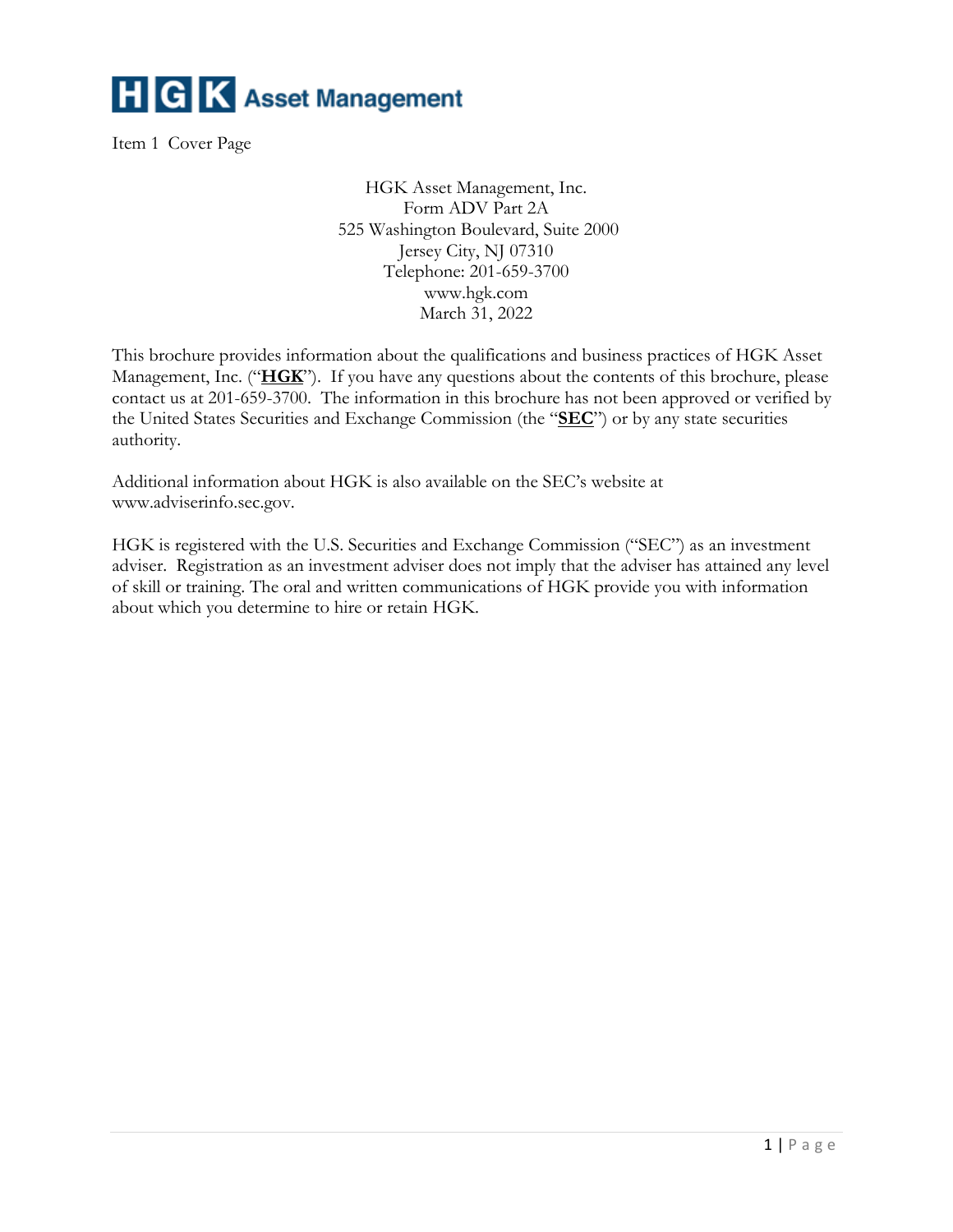

#### <span id="page-1-0"></span>Item 2 Material Changes

This brochure dated March 31, 2022, is an amendment to the Company's last updated brochure dated March 31, 2021. The following material changes have been made:

• Item 4 has been updated to reflect HGK's AUM as of December 31, 2021.

We will further provide you with a new brochure as necessary based on changes or new information, at any time, without charge. Currently, our brochure may be requested free of charge by contacting David Hauck, Chief Compliance Officer, at 201-659-3700 or dhauck@hgk.com.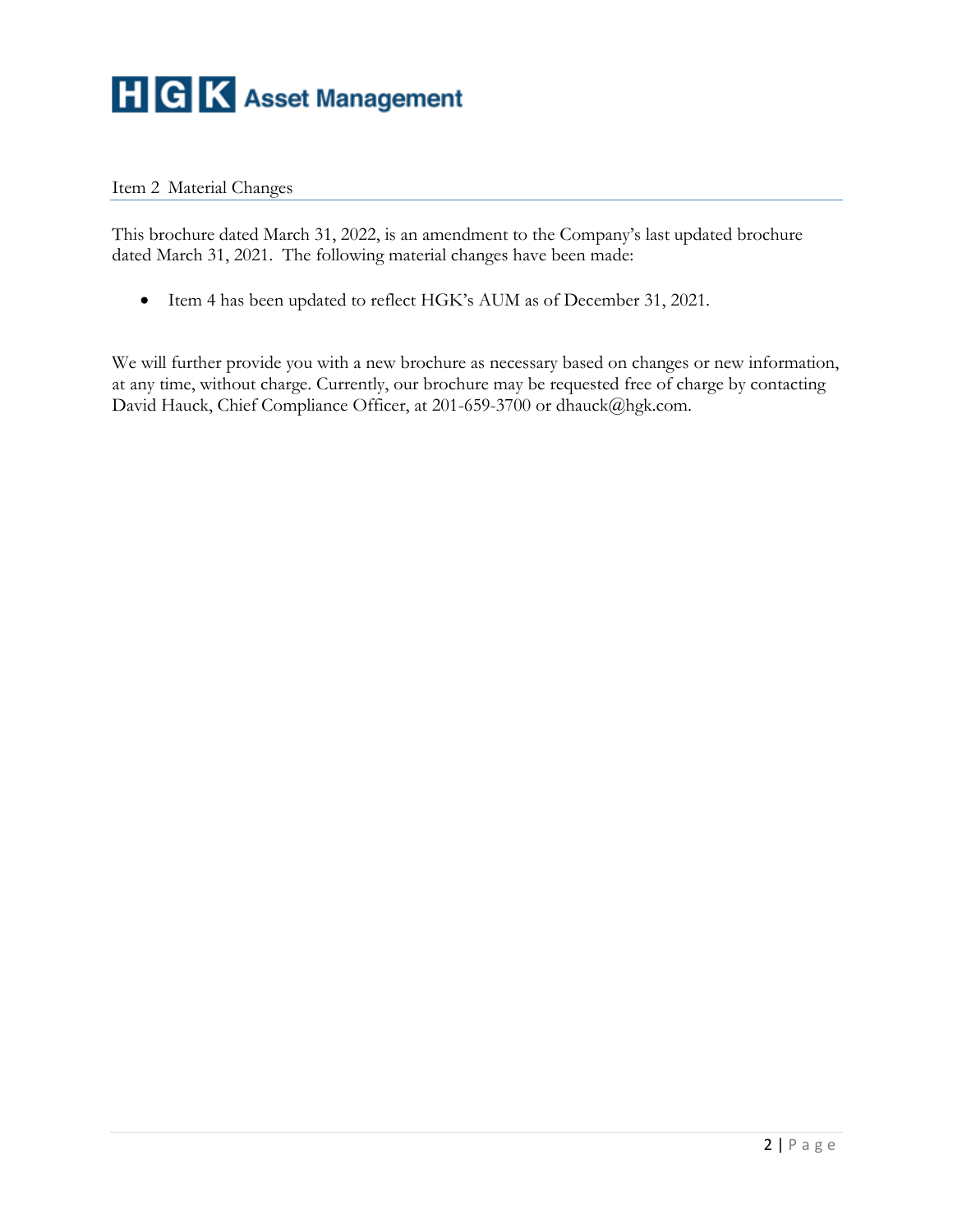

#### <span id="page-2-0"></span>Item 3 Table of Contents

| Item 1  |                                                                                           |
|---------|-------------------------------------------------------------------------------------------|
| Item 2  |                                                                                           |
| Item 3  |                                                                                           |
| Item 4  |                                                                                           |
| Item 5  |                                                                                           |
| Item 6  |                                                                                           |
| Item 7  |                                                                                           |
| Item 8  |                                                                                           |
| Item 9  |                                                                                           |
| Item 10 |                                                                                           |
| Item 11 | Code of Ethics, Participation or Interest in Client Transactions and Personal Trading  10 |
| Item 12 |                                                                                           |
| Item 13 |                                                                                           |
| Item 14 |                                                                                           |
| Item 15 |                                                                                           |
| Item 16 |                                                                                           |
| Item 17 |                                                                                           |
| Item 18 |                                                                                           |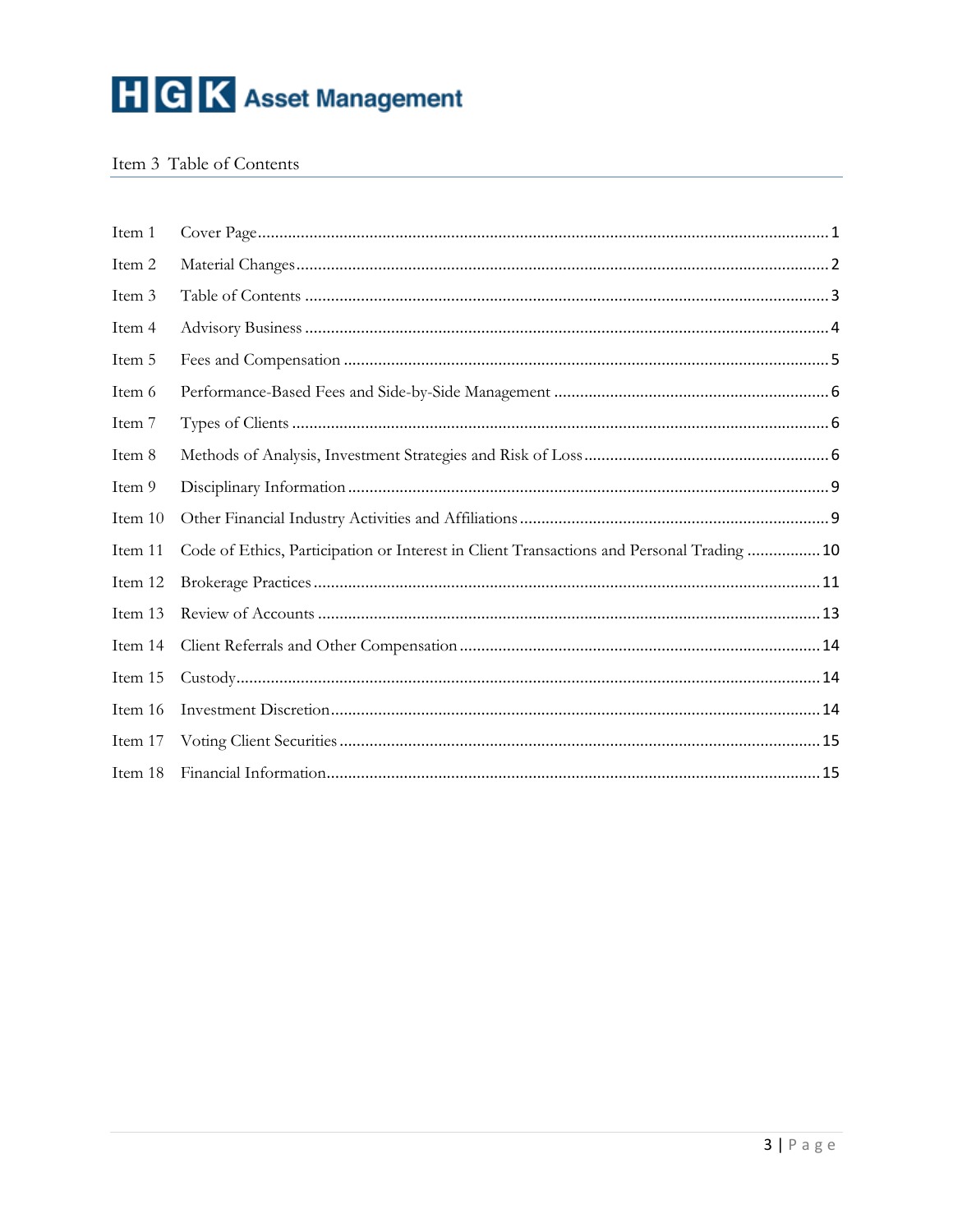#### <span id="page-3-0"></span>Item 4 Advisory Business

HGK is an independent registered investment adviser located in Jersey City, New Jersey. HGK was founded in 1983 and is 100% owned by current and former employees. HGK devotes its resources primarily to the service of institutional investors and high net worth individuals. HGK provides equity, fixed income, balanced and international equity investment strategies for a variety of client accounts, including separately managed accounts, wrap accounts, and private funds.

HGK participates as the sub-adviser in several wrap fee programs by providing portfolio management services to institutions. The wrap fee programs are managed depending on the particular platform utilized, and HGK receives a portion of the wrap fee paid to the sponsor for its services.

#### Principal Owner

HGK's principal owner is The HGK Employee Stock Ownership Plan (ESOP).

The stock of HGK is owned 100% by its employees, and former employees, through the ESOP*,* that is available to all employees tenured at least one year, and directly by the employees and former employees of HGK.

#### Types of Services

HGK provides portfolio management services to its clients based on the investment guidelines of each client.

HGK also participates in wrap fee programs with certain broker-dealers whereby it provides investment recommendations to such broker-dealers that use HGK's investment advice to manage their own client accounts. The only difference in managing these programs is that the sponsors execute the trades directly, based on HGK's advice. For this service, HGK receives a portion of the wrap fee the sponsor charges their clients.

As of December 31, 2021, HGK's total assets under advisement was \$ 2,702,406,743. The amount of client assets under management on a discretionary basis was \$ 2,461,255,446, and the amount of assets managed by broker-dealers on HGK's investment recommendations was \$ 241,151,297.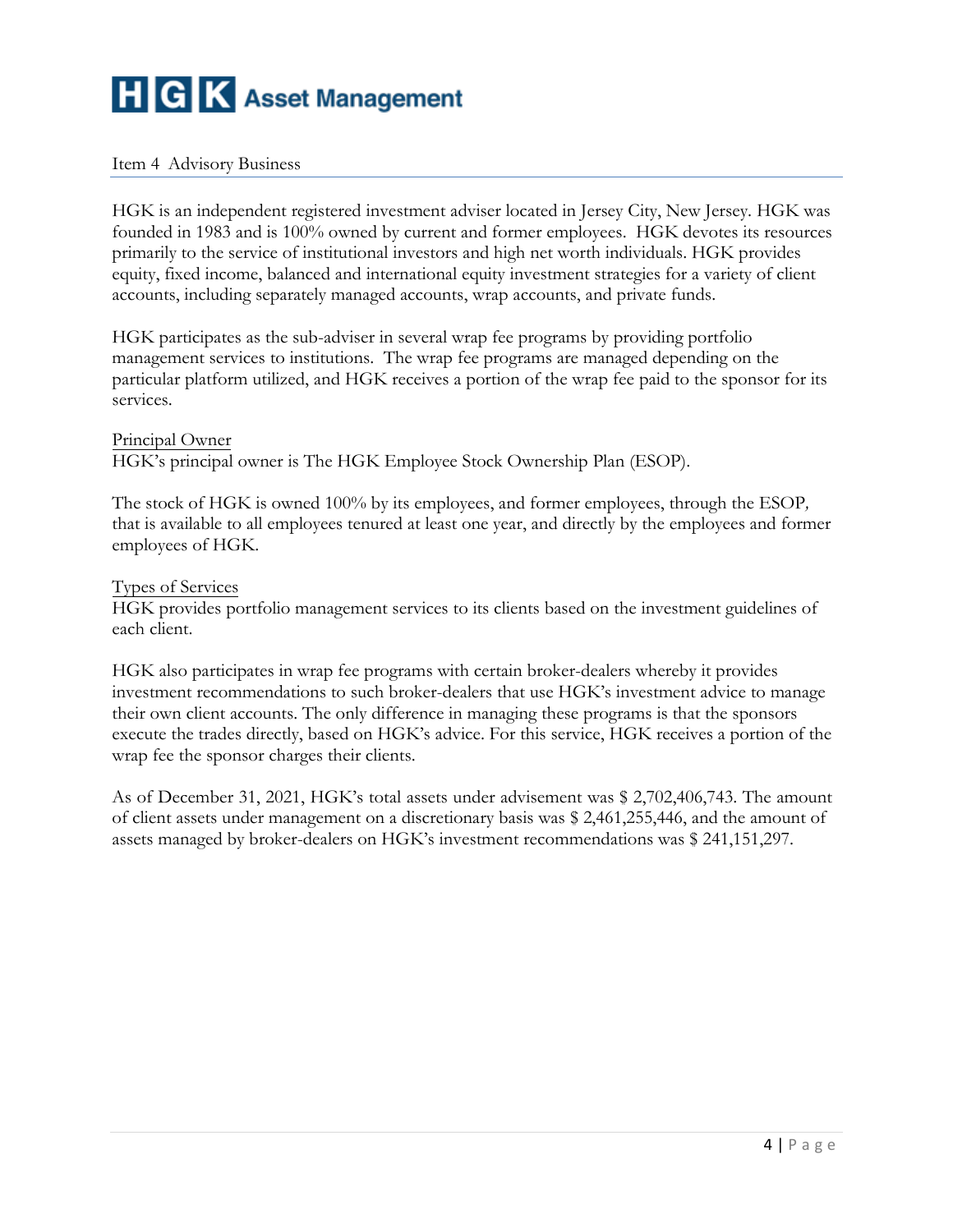#### <span id="page-4-0"></span>Item 5 Fees and Compensation

In general, HGK charges asset management fees based on a fixed percentage of market value of a client's assets under management. The maximum annual fee rates charged by HGK for the various investment strategies offered by HGK are as follows:

- Large cap value: 50 basis points ("bps");
- Mid cap value: 65 bps;
- Small cap value: 80 bps;
- Large cap core: 100 bps;
- Fixed Income Core: 45 bps;
- Intermediate Fixed Income: 40 bps;
- Short-Term Fixed Income: 30 bps;
- International Equity: 90 bps;
- Global Equity: 75 bps;
- Small Cap International: 85 bps;
- Balanced: 100 bps;

Fees vary from client to client depending on the size and needs of the particular client and the amount of assets under management, but all fees for all clients are negotiable. Fees are calculated and billed in arrears, on the basis of the prior quarter-end asset value, based on HGK's valuation or the custodian's valuation, based on client instructions.

Fees are often deducted directly from a client's investment account. However, they may also be billed directly to the client. The specific manner in which fees are charged by HGK is established in a client's written agreement with HGK. Accounts initiated or terminated during a calendar quarter will be charged a prorated fee.

HGK may recommend or invest client's assets in exchange traded funds ("ETFs") to minimize potential deviations in the market or to diversify investments. When buying or selling ETFs, brokers customarily charge the same commission they would charge on any other equity order.

HGK's advisory fees are exclusive of brokerage commissions, transaction fees, and other related transaction costs and expenses, which are incurred by the client. Clients may also incur certain charges imposed by custodians, brokers, third-party investment consultants and other third parties, such as fees charged by managers, custodial fees, deferred sales charges, odd-lot differentials, transfer taxes, wire transfer and electronic fund fees, and other fees and taxes on brokerage accounts and securities transactions. ETFs may also charge internal management fees, which are disclosed in the ETF's prospectus. Such charges, fees and commissions are in addition to HGK's advisory fee and HGK does not receive any portion of such commissions, fees, and costs.

HGK provides investment advisory services to the HGK-Trinity Street International Equity Fund, LP pursuant to an investment management agreement (the "Investment Management Agreement"). The Investment Management Agreement, along with the applicable Funds' Governing Documents, set forth in detail, the fee structure relevant to the Fund. The terms of the Investment Management Agreement and applicable Governing Documents are generally established at or around the time of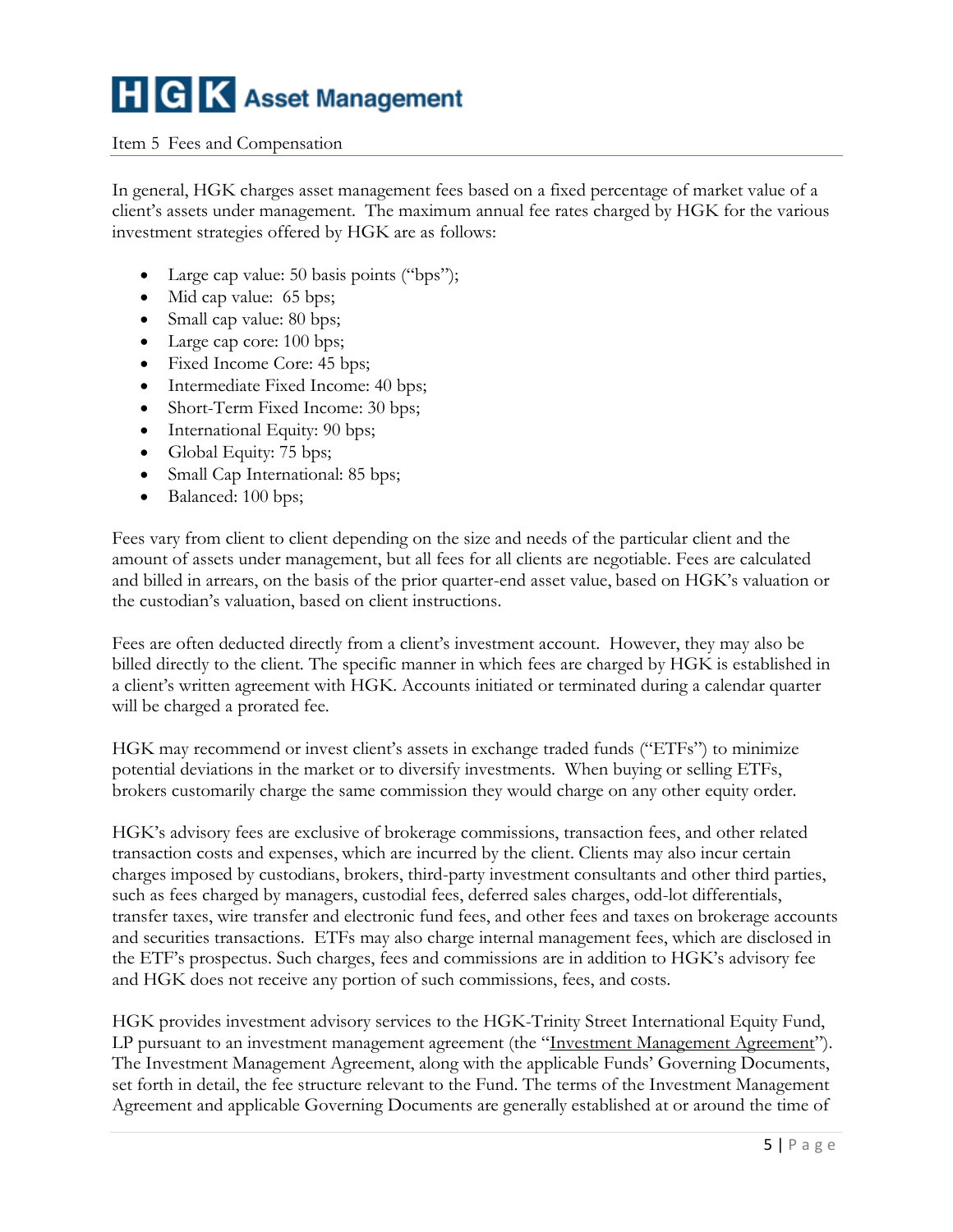the formation of the Fund, subject to amendment in accordance with the terms of the Governing Documents. All investors and prospective investors in the Fund should review the Governing Documents of the Fund in conjunction with this Brochure for complete information on the fees and compensation payable with respect to the Fund.

Item 12 (below) further describes the factors that HGK considers in selecting or recommending broker-dealers for client transactions and determining the reasonableness of their compensation (*e.g.*, commissions). HGK is not affiliated with any broker-dealers and clients have the option to purchase investment products that HGK recommends through other brokers or agents not recommended by HGK.

#### <span id="page-5-0"></span>Item 6 Performance-Based Fees and Side-by-Side Management

HGK does not generally receive performance fees. However, HGK has engaged Trinity Street Asset Management, LLP ("TSAM") to sub-advise one HGK global equity separately managed account. This account pays HGK a performance fee of 20% of the account's out-performance compared to its benchmark, the calculation of which is based on net realized and unrealized profits and losses less account expenses, including the account's management fee. In turn, HGK remits this fee to TSAM, pursuant to its sub-advisory agreement with TSAM

#### <span id="page-5-1"></span>Item 7 Types of Clients

HGK provides investment advisory services to its clients worldwide including individuals, banks or thrift institutions, accounts invested in wrap fee programs, private funds, pension and profit-sharing plans (covered under ERISA), trusts, estates or charitable organizations, corporations or other business entities.

#### <span id="page-5-2"></span>Item 8 Methods of Analysis, Investment Strategies and Risk of Loss

HGK's investment strategy involves a fundamentally driven quantitative and qualitative security analysis, coupled with a risk-averse approach to portfolio construction, which has provided longterm results regardless of market conditions. Clients may impose restrictions on investing in certain securities or types of securities. HGK's long tenured investment team draws on its historical perspective to navigate through ever evolving securities markets.

HGK employs several investment strategies to implement investment advice given to clients.

#### Domestic Equity Investment

HGK's domestic equity investment philosophy has been employed in its current form since 1990. The Equity Team screens the investment universe for disciplined companies with improving cash flows selling below their discounted present value. Rigorous qualitative fundamental analysis is applied to make the final security selection. During this analysis, the Equity Team focuses on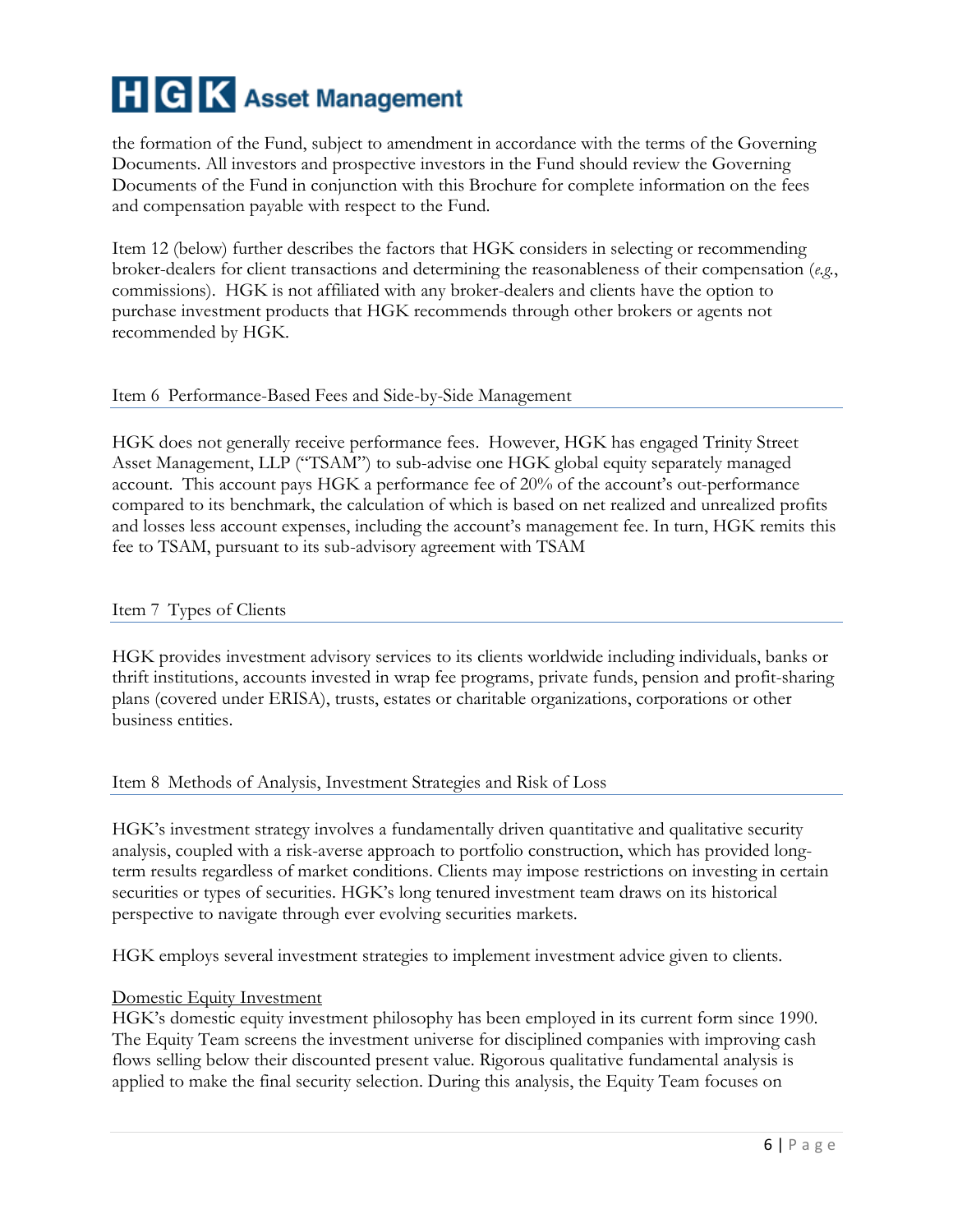identifying undervalued companies that operate from a position of competitive advantage and whose management team understands the principles of shareholder wealth creation.

In order to reduce portfolio volatility, the strategy maintains exposure to all major industry sectors. Each fund strategy adheres to guidelines that limit its sector and security allocations relative to a designated market benchmark. Additionally, this process serves to reduce systematic risk and allows HGK to demonstrate its stock picking abilities, and thereby generating alpha for its clients.

Internal constraints on sector weighting and position size minimize portfolio risk. While risk statistics generally substantiate the Domestic Equity strategies' conservative portfolio management style, HGK does not manage the portfolios to meet specific quantitative benchmarks. Constraints on sector weightings and position sizes are documented in our client guidelines.

#### International and Global Equity Investment.

HGK's International and Global Equity strategies employ a bottom-up, fundamental researchdriven and concentrated investment approach built on decades of global investing experience. A vast majority of the research for the International and Global strategies is created in house, based mainly from extensive company visits each year. The team typically invests in companies that are undergoing significant strategic transformations or in companies whose operational capabilities are undervalued by the market.

The portfolios are not index-based and securities are generally in the mid to large capitalization range in developed markets. Additionally, security weight is driven by the team's conviction in the name as well as the life cycle of the position.

Trinity Street Asset Management LLP ("**TSAM**"), a London-based investment adviser registered with the Financial Conduct Authority ("**FCA**") in the United Kingdom, as well as the SEC, provides sub-advisory services and manages HGK's clients' international and global equity strategies.

Risk management is an integral part of our portfolio construction and management process. While the portfolio is never composed of more than 38 holdings, we don't want one single holding to have a disproportional amount of influence on the portfolio. As a result, individual positions tend to be 3- 5% in weight and capped at 10% of the portfolio's net asset value. Recognizing the risk similarities in small-cap and equities from less developed geographies (i.e., that liquidity can shrink during times of systematic market distress), we limit the aggregate weight of these two asset classes to 30% of the portfolio. Additionally, no one industry or country will comprise a 50% or greater position in the portfolio.

#### Domestic Fixed Income

HGK's fixed income investment process focuses on the active management of spread and credit risk. By utilizing extensive credit research, economic models, and security option-adjusted analysis, HGK is able to identify and capitalize on opportunities and pricing inefficiencies in the bond market.

Within the course of this active portfolio management, HGK employs balanced portfolio construction with exposure to all broad sectors (i.e., Treasury, Agency, Corporate, MBS, ABS) of the fixed income market as a means of reducing volatility of returns relative to portfolio benchmarks.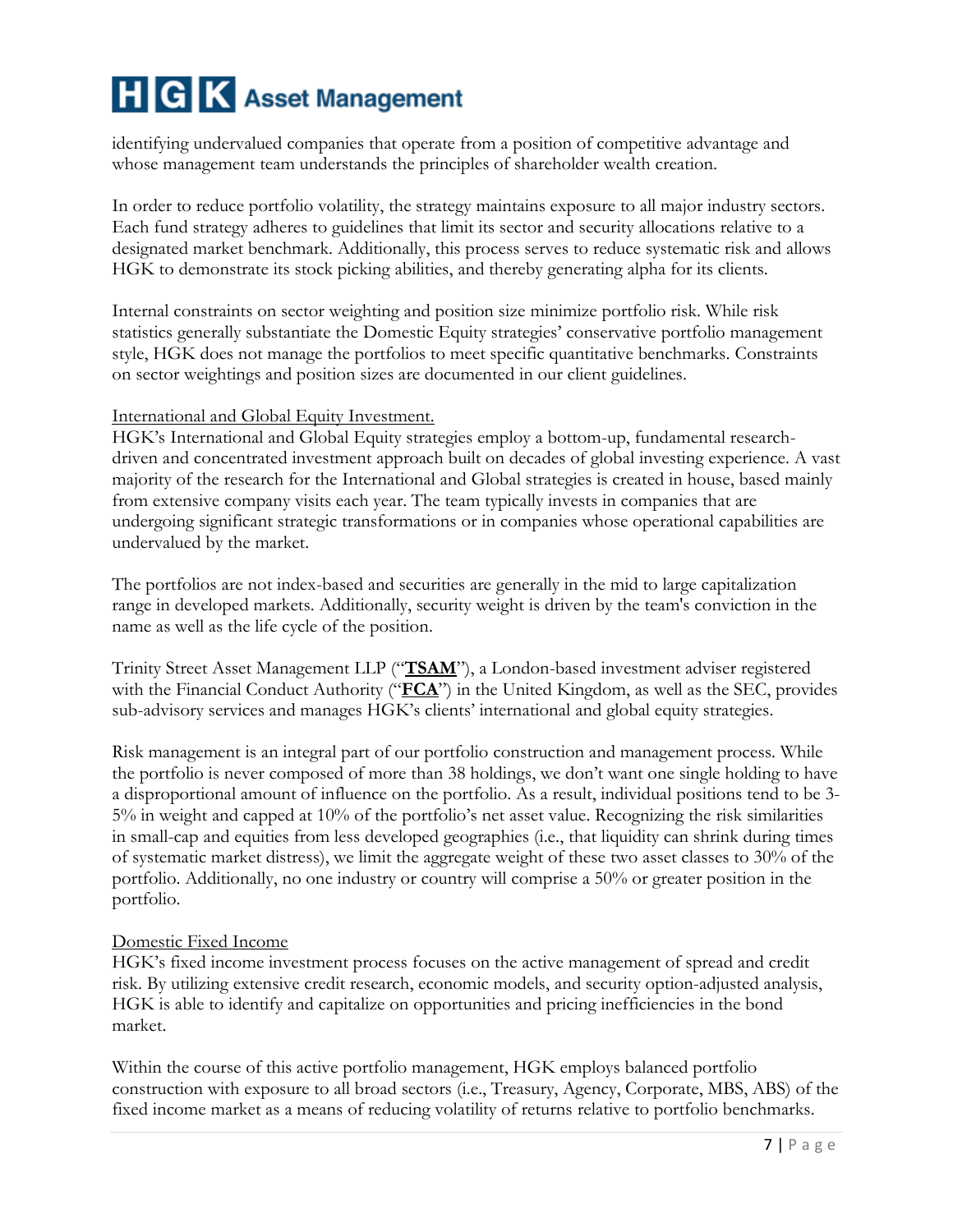Portfolio duration is maintained between 90% and 110% of the designated market benchmark in order to limit the portion of relative performance tied to an interest rate forecast, leaving sector allocation and individual security selection as the primary drivers of relative performance.

HGK's Fixed Income style merges a broad macroeconomic strategy (top-down) with a bottom up individual security selection strategy. We feel the combination adds value by providing consistent outperformance and lower volatility to the benchmark over the long run.

#### Coronavirus Outbreak Risks

The global outbreak of the 2019 novel coronavirus ("COVID-19"), together with resulting voluntary and U.S. federal and state and non-U.S. governmental actions, including, without limitation, mandatory business closures, public gathering limitations, restrictions on travel and quarantines, has meaningfully disrupted the global economy and markets. COVID-19 has, and is expected to continue to have, ongoing material adverse effects across many, if not all, aspects of the regional, national and global economy.

HGK has continued to work as diligently as ever for our clients and their beneficiaries while taking all necessary steps to safeguard our employees and our families. Our firm's disaster recovery plans were put into place on March 19<sup>th</sup>, 2020, and remain in place. Our investment staff continues their research and portfolio reviews, traders remain active market participants, client service remains connected to our clients and their advisors, and operations staff continues making it work all seamlessly. We are all currently, and will remain, available to our clients for any need, investment or otherwise, via conference calls, emails, video conferences or any other means of available remote communication.

#### Risks Related to LIBOR

On July 27, 2017, the head of the UK Financial Conduct Authority ("FCA") announced that the FCA intends to stop encouraging or compelling banks to submit rates for the calculation of LIBOR after 2021. As of the date hereof, the continued use of LIBOR as a benchmark for derivatives, floating rate business loans and for lending arrangements such as any credit facility is anticipated to be phased out no later than the end of 2021. The elimination of a reference rate or any other changes or reforms to the determination or supervision of reference rates could have an adverse impact on the market for, or value of, any securities or payments linked to those reference rates.

#### Risks Related to the Russian Invasion of Ukraine

Russia launched a large-scale invasion of Ukraine on February 24, 2022 and, in response, the United States and other governments have imposed economic sanctions on certain Russian individuals, including Russian government officials and other government-linked individuals, and Russian corporate entities and financial institutions, banned certain Russian financial institutions from global payments systems that facilitate cross-border payments and have taken other economic and political measures. It is possible that such governments could institute broader sanctions or impose other economic and political measures on Russia, which could result in the immediate freeze of Russian securities and/or funds invested in prohibited assets and/or other consequences. The extent and duration of the military action, the possibility of the conflict expanding beyond Ukraine and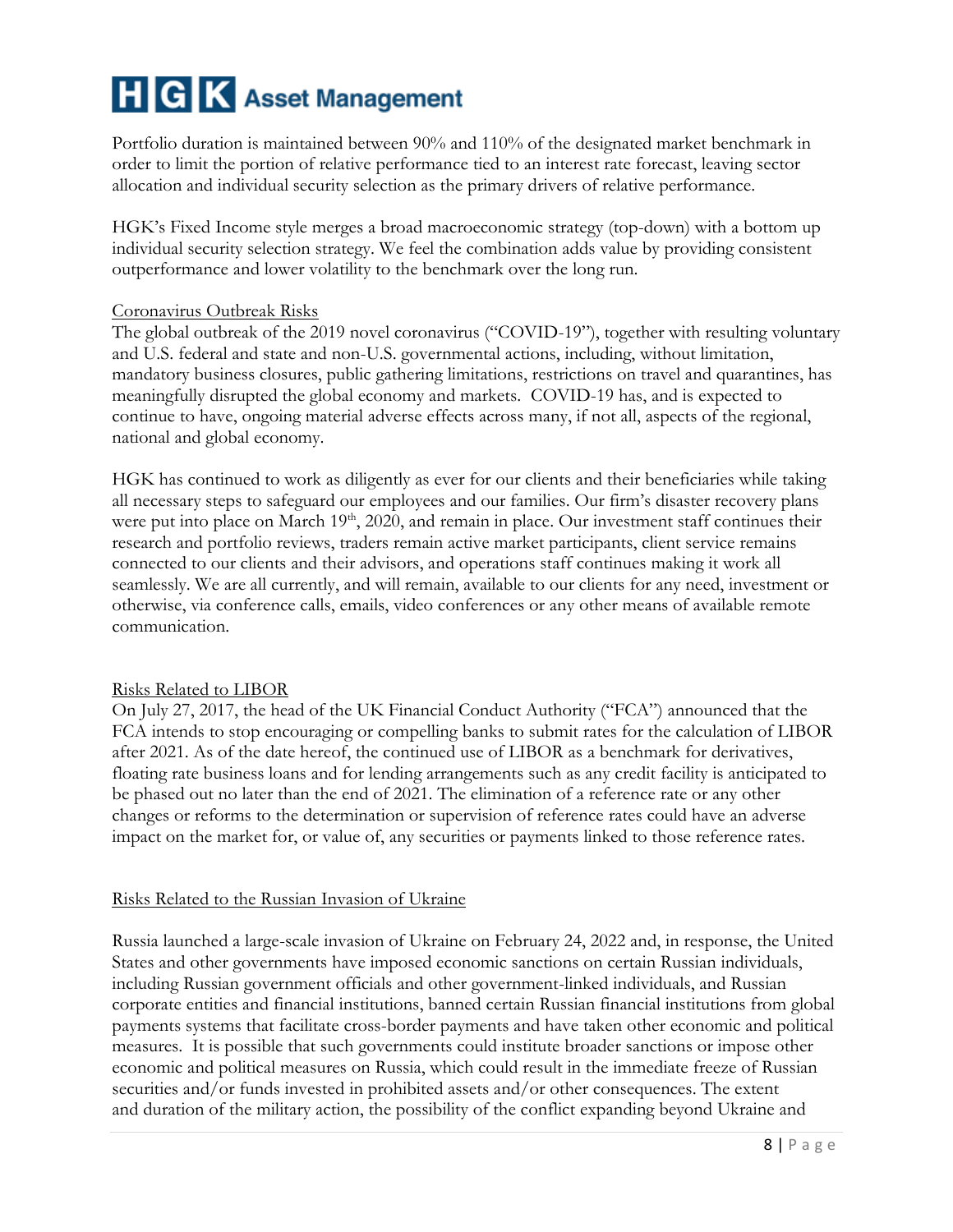Russia, and resulting sanctions and other economic and political measures and future market disruptions in the region and worldwide are impossible to predict, but could be significant and have a severe adverse effect on the region and collateral effects globally, including significant negative impacts on the global economy and the markets for certain securities and commodities, such as oil and natural gas, as well as other sectors. Such effects and impacts could have a material adverse effect on the Client investments.

#### <span id="page-8-0"></span>Item 9 Disciplinary Information

HGK and its principals have not been the subject of any material legal proceeding required to be disclosed in response to this Item.

#### <span id="page-8-1"></span>Item 10 Other Financial Industry Activities and Affiliations

HGK has a minority, non-controlling ownership interest in Bruce Nelson Cayman Limited, which serves as a holding company for TSAM. Pursuant to HGK's sub-advisory agreement with TSAM, TSAM provides global investment advisory services to HGK clients, when such a strategy is included in the client's advisory agreement.

HGK is the sole member of the HGK-Trinity Street International Equity Fund GP, LLC, the general partner of HGK-Trinity Street International Equity Fund, LP, a commingled international equity fund.

Joseph Caretti, an HGK employee, is the sole member of Caretti Insurance Agency, a Michigan limited liability company that is not, in any other way, affiliated with HGK. Joseph Caretti does not refer HGK clients to Caretti Insurance Agency and Caretti Insurance Agency does not refer its clients to HGK.

<span id="page-8-2"></span>Matthew Witschel, an HGK employee who primarily identifies potential clients for HGK and performs client service for existing HGK clients, is also a registered representative with Buckman, Buckman & Reid, Inc. ("BBR"), a broker-dealer registered with the Financial Industry Regulatory Authority ("FINRA"). In his capacity as a registered representative of a registered broker-dealer, Mr. Witschel provides brokerage services exclusively to personal "friends and family" that are not related to HGK or HGK clients. Mr. Witschel does not refer any HGK clients to BBR and does not refer any BBR or personal friends and family to HGK.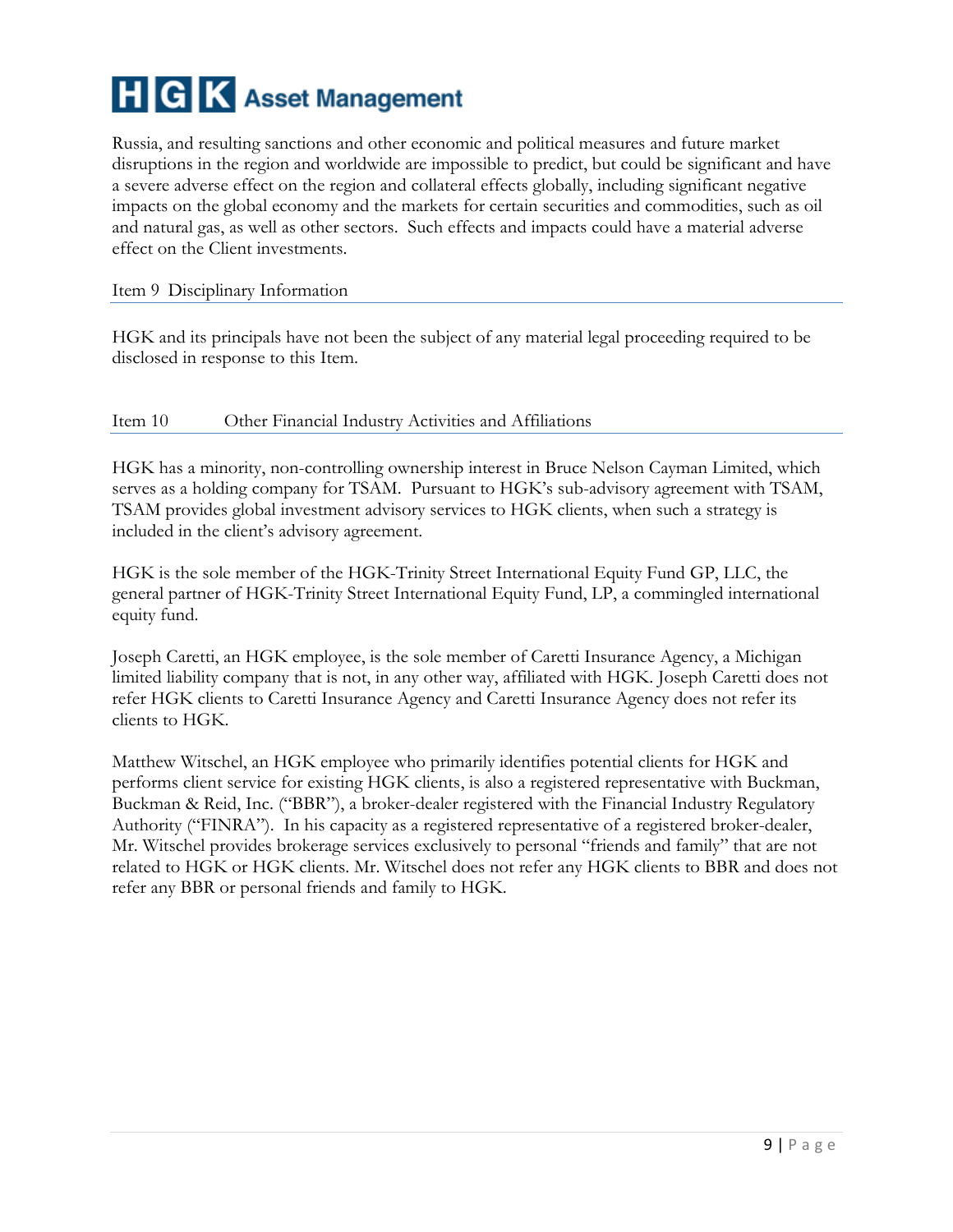#### Item 11 Code of Ethics, Participation or Interest in Client Transactions and Personal Trading

HGK has adopted a Code of Ethics (the "**Code**") for all supervised persons of the firm describing its high standard of business conduct and fiduciary duty to its clients. The Code includes provisions relating to the confidentiality of client information, a prohibition on insider trading, restrictions on the acceptance of significant gifts and the reporting of certain gifts and business entertainment items, and personal securities trading procedures, among other things. HGK's employees and persons associated with HGK are required to follow the Code and each such person must acknowledge the terms of the Code annually, or as amended.

Subject to satisfying the Code and applicable laws, officers, directors and employees of HGK and its affiliates are permitted to trade for their own accounts in securities that are recommended to and/or purchased for HGK's clients.

The Code is designed to ensure that the personal securities transactions, activities and interests of the employees of HGK will not interfere with (i) making decisions in the best interest of advisory clients and (ii) implementing such decisions while, at the same time, allowing employees to invest for their own accounts. Under the Code, certain classes of securities and transactions have been designated as exempt and/or exempt from certain reporting requirements. In addition, the Code requires pre-clearance of many transactions, and restricts trading in close proximity to client trading activity. Nonetheless, because the Code in some circumstances would permit employees to invest in the same securities as clients, there is a possibility that employees might benefit from market activity by a client in a security held by an employee. Employee trading is continually monitored under the Code, to reasonably prevent conflicts of interest between HGK and its clients.

HGK's internal procedures with respect to transactions in which HGK or a related person buys or sells securities that are also recommended to clients include: (i) the Chief Compliance Officer or a designated HGK officer must pre-clear the transaction before the employee may execute the transaction, (ii) all transactions in securities by HGK or a related person during any calendar quarter must be reported prior to the 30th day after the end of such calendar quarter; and (iii) all transactions in securities are reviewed quarterly by the Chief Compliance Officer or a designated HGK officer.

<span id="page-9-0"></span>HGK's clients or prospective clients may request a copy of the Code by contacting the Chief Compliance Officer at 201-659-3700.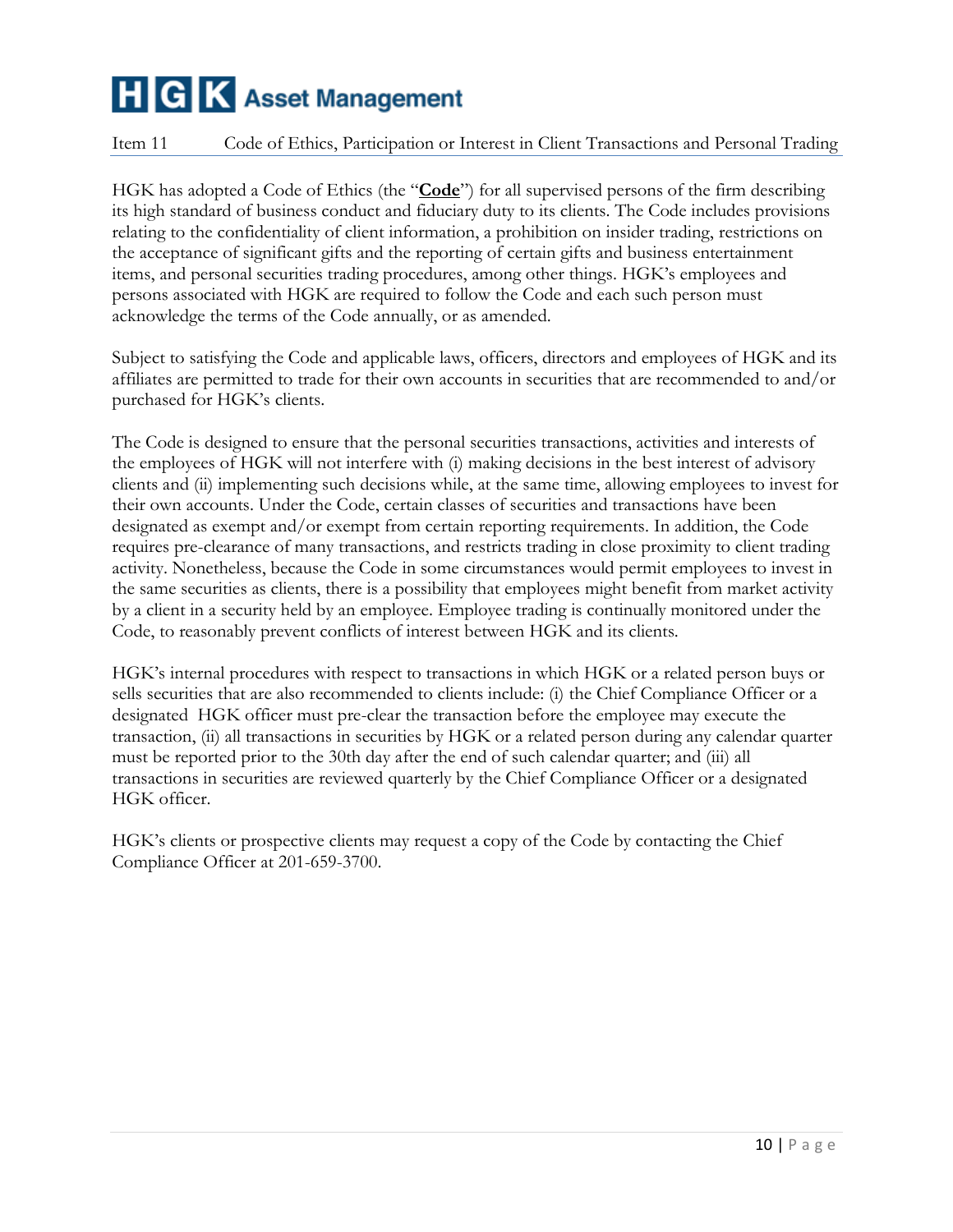#### Item 12 Brokerage Practices

HGK generally has full discretionary authority to determine, without obtaining its client's consent, securities to be bought and sold, including the type of security, the amount of the security, the broker-dealer to be used and the commission rate or spread to be paid. The broker-dealers used by HGK are not affiliated with HGK.

When selecting executing brokers for both institutional and individual clients, HGK evaluates execution capabilities for securities, overall prior service, the quality of research and the ability to provide constructive investment input.

With respect to fixed income, it is HGK's policy to receive quotes from three brokers before entering orders for our clients. HGK does not receive any portion of the brokerage commissions and/or transaction fees charged to clients.

#### *Directed Brokerage*

If a client so instructs, HGK will direct commission business from the client's account to a particular broker-dealer. However, since HGK cannot negotiate with such broker-dealers to obtain the best price and execution, clients who direct HGK to use designated executing brokers may receive less favorable prices or may pay commission rates that are less favorable than those that HGK can negotiate when it selects executing brokers to transact on behalf of its clients because HGK may not be able to aggregate orders to reduce transaction costs.

The brokerage commissions and/or transaction fees charged by executing brokers are exclusive of, and in addition to, HGK's investment management fee. Although HGK endeavors to obtain best execution in each case, a client may pay a commission that is higher than another qualified brokerdealer might charge to effect the same transaction when HGK determines, in good faith, that the commission paid is reasonable in relation to the value of the brokerage and research services received. In seeking best execution, the determinative factor is not necessarily the lowest possible cost but is instead whether the transaction represents the best qualitative execution taking into consideration the financial integrity and strength and stability of the broker, the full range of the broker-dealer's services (including the comprehensiveness, frequency, quality and value of research or other services provided), the broker's execution capability, commission rates, responsiveness and quality of service. Accordingly, although HGK will seek competitive rates, it may not necessarily obtain the lowest possible commission rates on any particular transaction.

Each client must have its own custodian, which is generally a registered broker-dealer or bank. A client may utilize any custodian that meets the definition of a Qualified Custodian that it desires. If a client does not already have a custodian and requests HGK's assistance in selecting a custodian, HGK may then offer a client advice in selecting a custodian. All firms recommended by HGK offer all HGK clients prime brokerage investment management accounts that do not have any custodial fees and permit trades to be executed with any broker. HGK receives no benefit of any kind from these firms, nor does it require any account be maintained at these firms.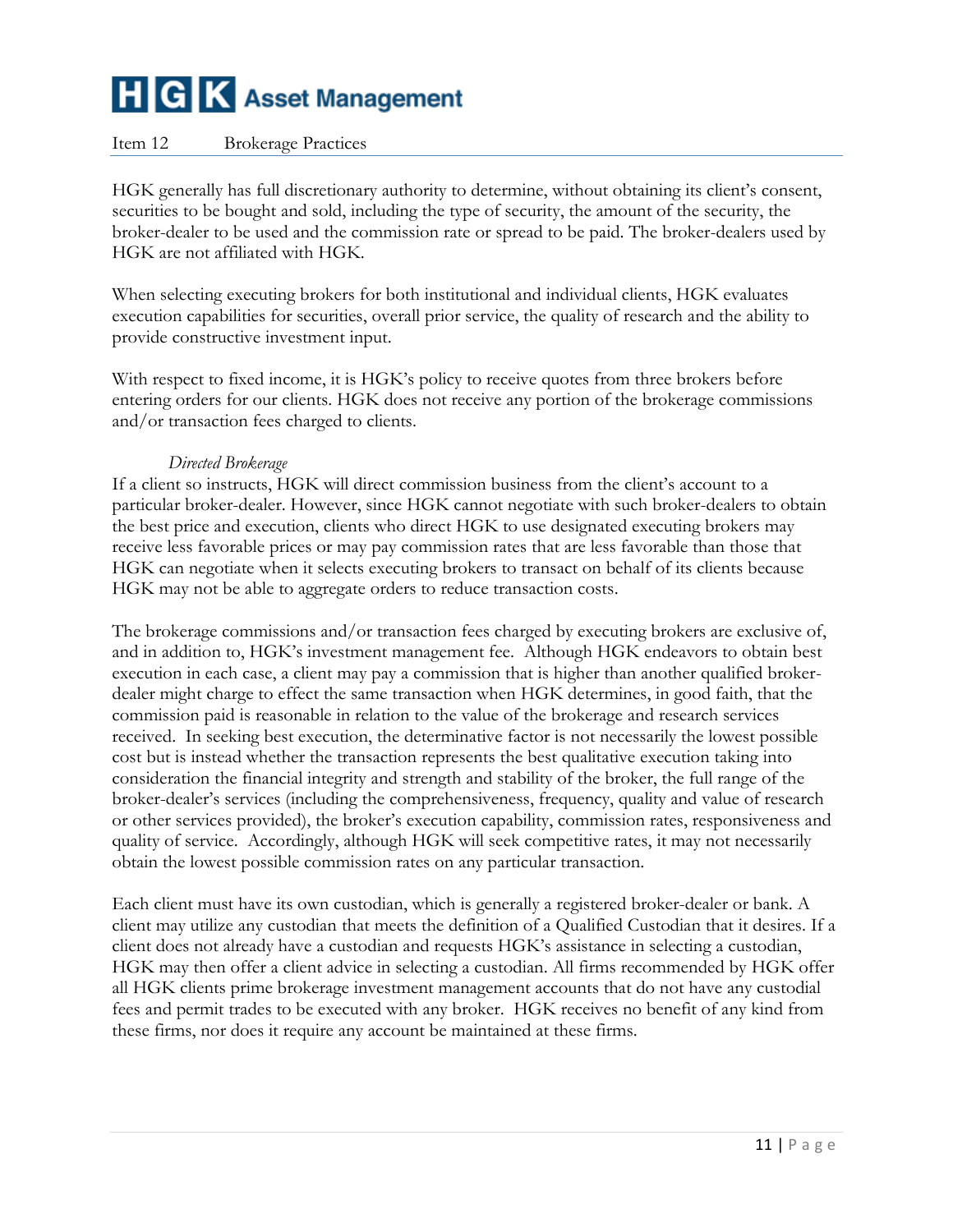#### *Soft Dollars*

The Adviser and/or sub-advisers/fund managers limit the use of "soft dollars" to obtaining research and brokerage services that constitute research and brokerage within the meaning of Section 28(e) of the Securities Exchange Act of 1934 ("Section 28(e)"). Research services within Section 28(e) may include, but are not limited to, research reports (including market research); certain financial newsletters and trade journals; software providing analysis of securities portfolios; corporate governance research and rating services; attendance at certain seminars and conferences; discussions with research analysts; meetings with corporate executives; consultants' advice on portfolio strategy; data services (including services providing market data, company financial data and economic data); advice from broker-dealers on order execution; and certain proxy services. Brokerage services within Section 28(e) may include, but are not limited to, services related to the execution, clearing and settlement of securities transactions and functions incidental thereto (i.e., connectivity services between an adviser and a broker-dealer and other relevant parties such as custodians); trading software operated by a broker-dealer to route orders; software that provides trade analytics and trading strategies; software used to transmit orders; clearance and settlement in connection with a trade; electronic communication of allocation instructions; routing settlement instructions; post trade matching of trade information; and services required by the SEC or a self-regulatory organization such as comparison services, electronic confirms or trade affirmations.

With regard to domestic equity and domestic fixed income strategies managed directly by HGK, in return for effecting securities transactions through executing broker-dealers, HGK expects to receive certain investment research or brokerage products and/or services. Although these products and/or services that may be obtained by HGK will generally be used to service all of HGK's clients, a brokerage commission paid by a specific client may be used to pay for research that is not used in managing that specific client's account.

With regard to international and global equity strategies managed by Trinity Street Asset Management LLP ("TSAM") as a sub adviser to HGK, as a UK investment manager, TSAM is impacted by the European "MiFID II" regulations. TSAM has set up a research payment account and research budgets are agreed upon with client, and trade execution is priced separately with brokers (research providers may also be brokers, but the arrangements for research are separate from broking activities). These arrangements have unbundled the cost of research and executions services required by the UK Financial Conduct Authority, and will be consistent with Section 28(e) of the Securities Exchange Act of 1934 (including the SIFMA AMG No-Action Letter dated October 26, 2017) which permits the use of "soft dollars" in certain circumstances. The availability and quality of research provided is assessed by TSAM periodically. Services that assist TSAM solely in its performance of non-research related functions will be paid by the Firm.

Since HGK may execute the same security with multiple broker-dealers on behalf of its institutional clients, HGK employs a random order generator to randomize the order in which orders are directed to the market based on the specified trade order type. Accounts are assigned to a particular trade order type based on whether the client's contract with HGK specifies "commission recapture arrangements" (wherein a portion of the trading commission is rebated to the pension), "client mandated execution" (wherein the client has expressly dictated the trade or directed brokerage arrangements where HGK is directed to send all or a specified minimum percent of the client's trades to the directed broker), or "free trades" (wherein it is in HGK's discretion to determine the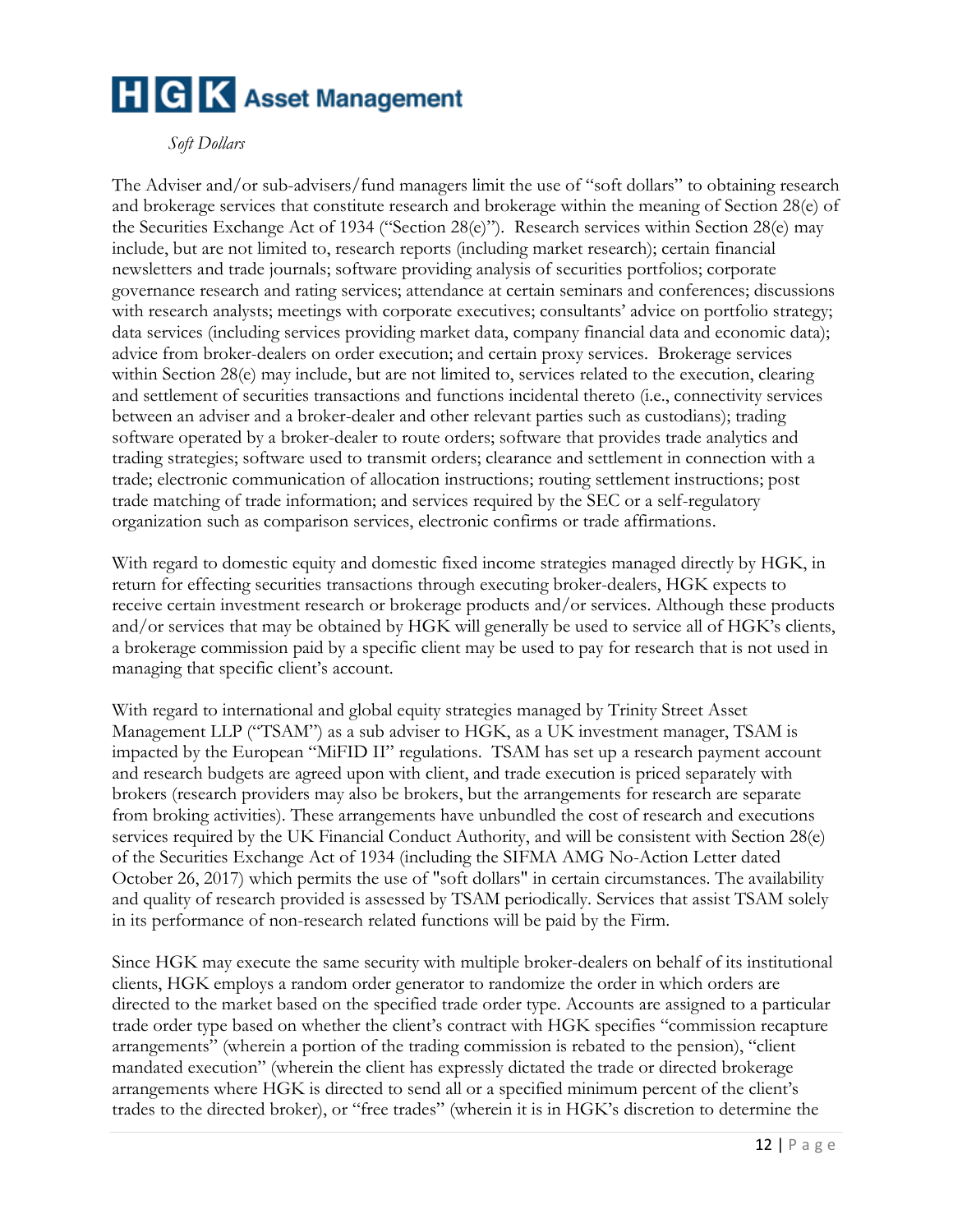

trade). These institutional trade groups are listed with the platform trade groups and then randomized, so that the order in which a trade group's transaction is executed will vary with each transaction.

In the circumstance that an order has not been completed by the end of the day, HGK allocates a partial filling of the orders of each of the clients on a *pro rata* basis across accounts based on the original trade allocation, to the extent possible.

HGK always aims for best execution and price on all trades.

#### <span id="page-12-0"></span>Item 13 Review of Accounts

At HGK, portfolio management is an ongoing process. Portfolio managers review and/or monitor all investments daily. Additionally, HGK holds quarterly investment committee meetings at which time longer term product performance and investment schemes are discussed.

Reviews for fixed income portfolios are conducted by: Anthony P. Santoliquido, Managing Partner, Portfolio Manager and Christopher Gerne, Portfolio Manager. Reviews for domestic equity portfolios are conducted by: Michael Pendergast, CFA, Chief Investment Officer, Managing Partner/Equity Investments and Chief Executive Officer; Stevens C. Sheppard, CCM, Portfolio Manager; Matthew Kosara, CFA, Portfolio Manager/Product Manager; Geoffrey Hauck, CFA, Portfolio Manager/Senior Analyst; Helena Scholz, CFA, Portfolio Manager/Senior Analyst; David Ayres, CFA, Portfolio Manager/Senior Analyst.

All domestic equity and domestic fixed income accounts for institutional and individual accounts are managed at HGK's Jersey City office. All accounts are managed using a team approach, with investment decisions implemented across the account base.

All International Equity and Global strategies are managed by Trinity Street Asset Management at their London office. All strategies are managed using a team approach, with investment decisions implemented across the account base.

HGK's institutional clients receive portfolio statements at least quarterly, and when requested, on a monthly basis, and in-person meetings as requested.

HGK-Trinity Street International Equity Fund, LP prepares audited financial statements on an annual basis in accordance with U.S. Generally Accepted Accounting Principles ("U.S. GAAP"), and such audited financial statements are delivered to the investors in the HGK-Trinity Street International Equity Fund, LP upon completion of the audit, which is not more than 120 days after the Fund's fiscal year-end.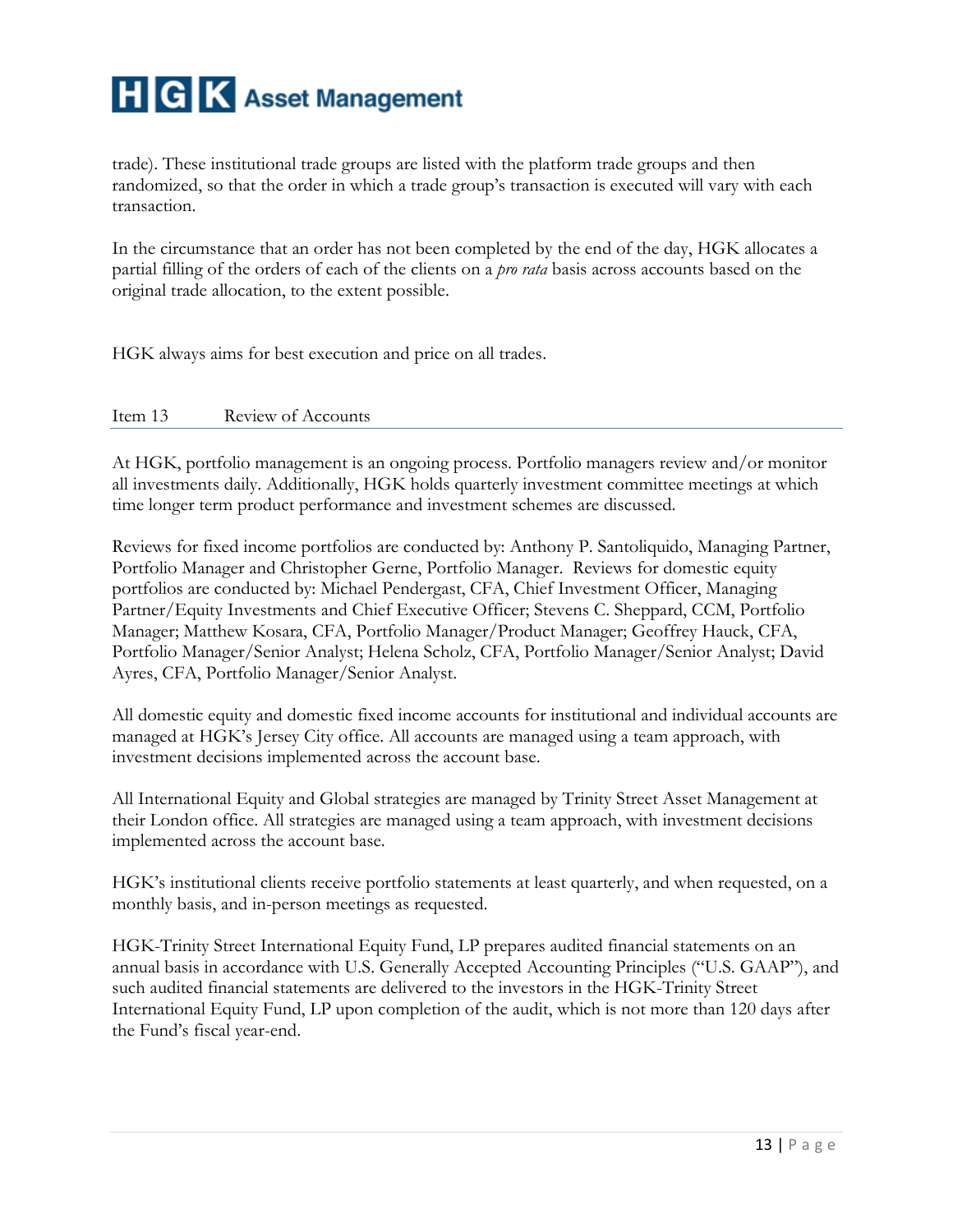#### <span id="page-13-0"></span>Item 14 Client Referrals and Other Compensation

HGK has relationships with various professionals, where those professionals are compensated for referring clients to HGK for the provision of investment management services. Each solicitation arrangement will be governed by the requirements set forth in the Cash Solicitation Rule, Rule 206(4)-3 under the Investment Advisers Act of 1940, and any corresponding state securities laws or requirements. Each arrangement is unique and there is no one single compensation arrangement. Any such referral fee shall be paid solely from HGK's investment management fee and will not result in any additional charge to the client.

<span id="page-13-1"></span>Item 15 Custody

HGK generally does not have custody of clients' investment assets, except due to directly debiting its management fee from client accounts. Client investment assets in separately managed accounts and wrap accounts are held and maintained by a broker dealer, bank or other qualified custodian and the client receives not less than quarterly statements from such custodian that identify the amount of funds and of each security in the account at the end of the period and include all transactions in the account during that period. HGK urges its clients to carefully review such statements and compare such official custodial records to the statements that HGK may provide. HGK's statements may vary from custodial statements based on accounting procedures, reporting dates, or valuation methodologies of certain securities.

HGK Trinity Street International Equity Fund GP, LLC, the general partner of the HGK-Trinity Street International Equity Fund, LP ("the Fund") is a wholly owned subsidiary (or "related party") of HGK. Because the general partner of a fund has the discretion to direct allocations of the assets of such fund, the general partner is deemed to have control over the funds' assets, and HGK indirectly through its related person. The assets of the Fund are physically maintained by one or more qualified custodians, with which HGK has no affiliation, and the Fund's investors receive monthly statements from the custodian to the Fund. In addition, the Fund's independent auditor, an independent accounting firm that is registered with, and subject to, review by the Public Company Account Oversight Board, prepares annual audited financial statements in accordance with U.S. GAAP. HGK or TSAM will provide all investors with audited financial statements for the Fund within 120 days of such Fund's fiscal year end. Investors should carefully review the audited financial statements of the Funds.

#### <span id="page-13-2"></span>Item 16 Investment Discretion

HGK receives discretionary authority (limited trading authority) from its clients at the outset of advisory relationships, as set forth in each client's advisory agreement, to select the identity and amount and timing of investments to be bought or sold. In all cases, however, such discretion is to be exercised in a manner consistent with the stated investment objectives for the particular client account. When selecting securities and determining amounts, HGK observes the investment policies, limitations and restrictions of the clients for whom it provides investment advisory services and honors any directed brokerage arrangements to which it has agreed.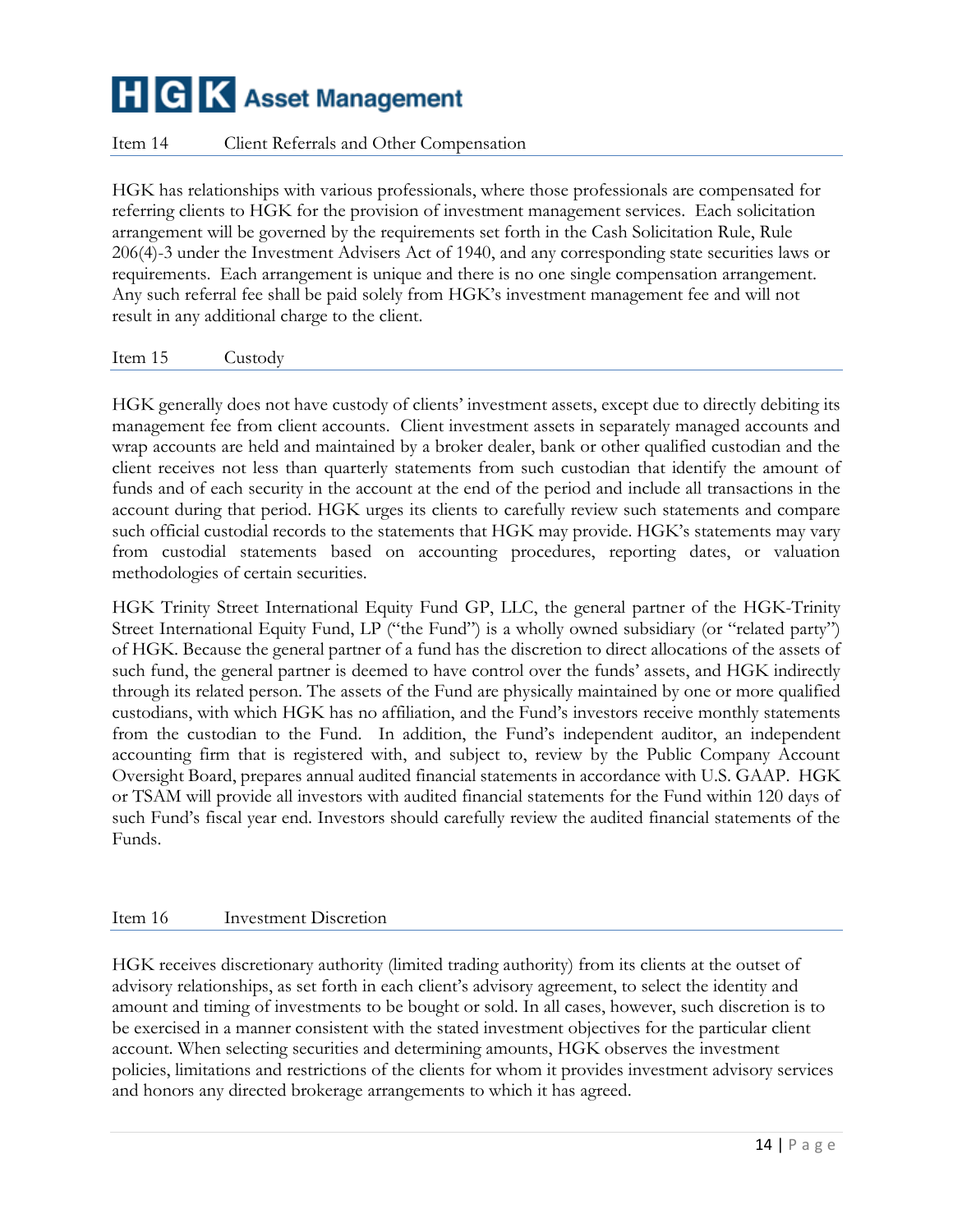#### <span id="page-14-0"></span>Item 17 Voting Client Securities

Unless a client directs otherwise, HGK uses Broadridge Financial Solutions, Inc. ("Broadridge") to vote proxies on client securities, according to policies adopted pursuant to SEC Rule 206(4)-6, the Proxy Voting Rule, that are reasonably designed to ensure that proxies on client securities are voted in the best interest of the clients. HGK customarily follows the Glass Lewis & Co - Taft-Hartley guidelines when directing Broadridge as to how to vote.

While proxy voting issues are numerous and guidelines cannot be fashioned for all issues that may arise, HGK and Broadridge maintain a set of broad policies and procedures to deal with the most significant and frequent proxy issues such as proposals relating to participation on Boards of Directors; corporate governance issues; compensation, benefits and liabilities of officers and directors; capital-related and restructuring proposals; and other social and corporate issues.

HGK will report, to any client who requests it, how proxies were voted on their behalf. Clients may, at any time, also request a copy of HGK's proxy voting policies by contacting their account executive or by calling HGK's office at 201-659-3700

#### <span id="page-14-1"></span>Item 18 Financial Information

HGK has no financial commitment that impairs its ability to meet contractual and fiduciary commitments to clients, and has not been the subject of a bankruptcy proceeding.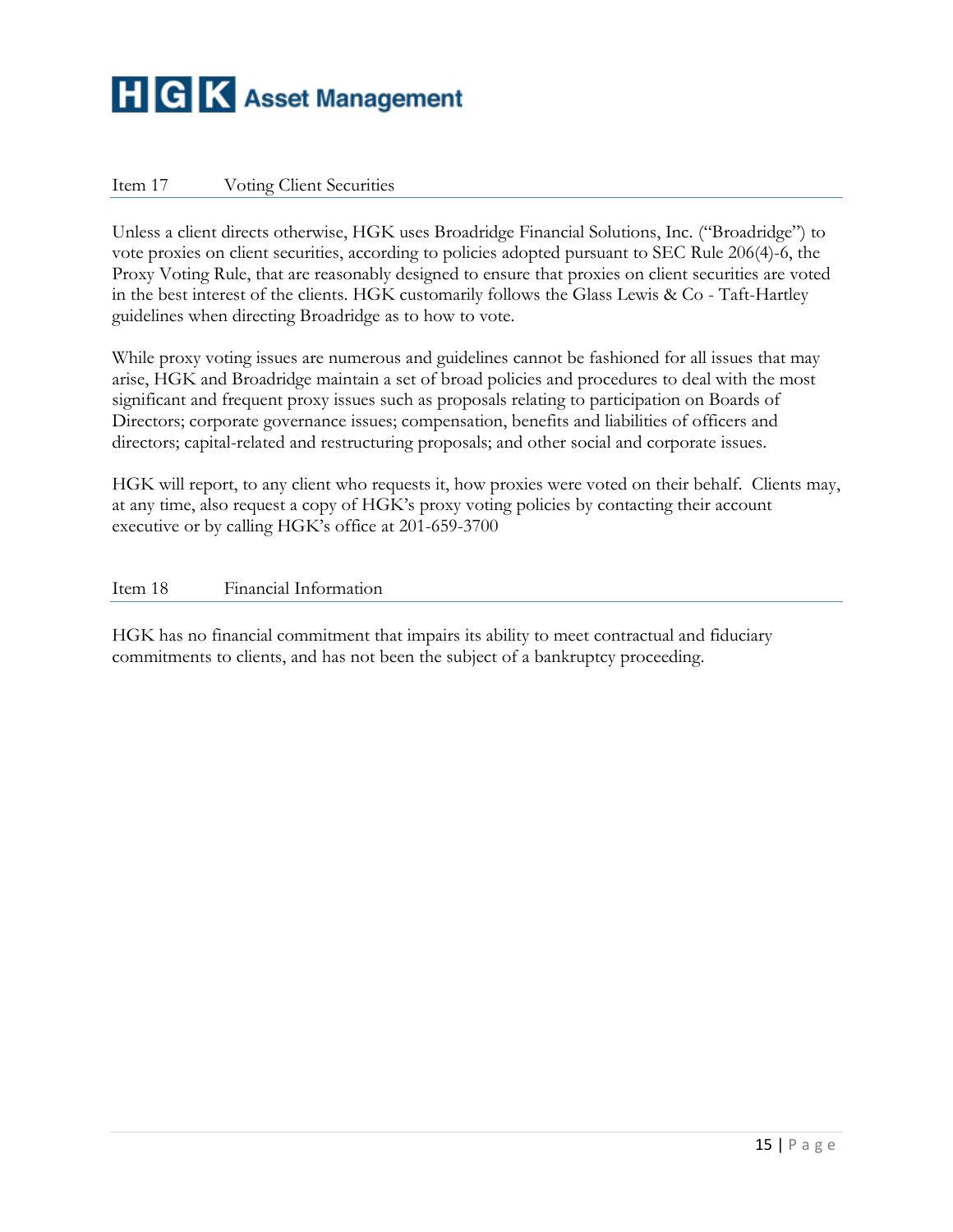Item 1 Cover Page

## Michael Pendergast, CFA

CEO, CIO, Managing Partner, Portfolio Manager—Large Cap Value

Form ADV Part 2B

## **HGK Asset Management, Inc.**

525 Washington Blvd. Suite 2000 Jersey City, NJ 07310

(201) 659-3700 [MPendergast@hgk.com](mailto:MPendergast@hgk.com)

www.hgk.com

March 31, 2022

This brochure provides information about the above named professional and supplements the HGK Asset Management, Inc. ("HGK") brochure. You should have received a copy of that brochure. Please contact us at (201) 659-3700 if you did not receive HGK's brochure or if you have any questions about the content of this supplement. The information in this brochure has not been approved or verified by the United States Securities and Exchange Commission or by any state securities authority.

Additional information about the above named professional also is available on the SEC's website at www.adviserinfo.sec.gov.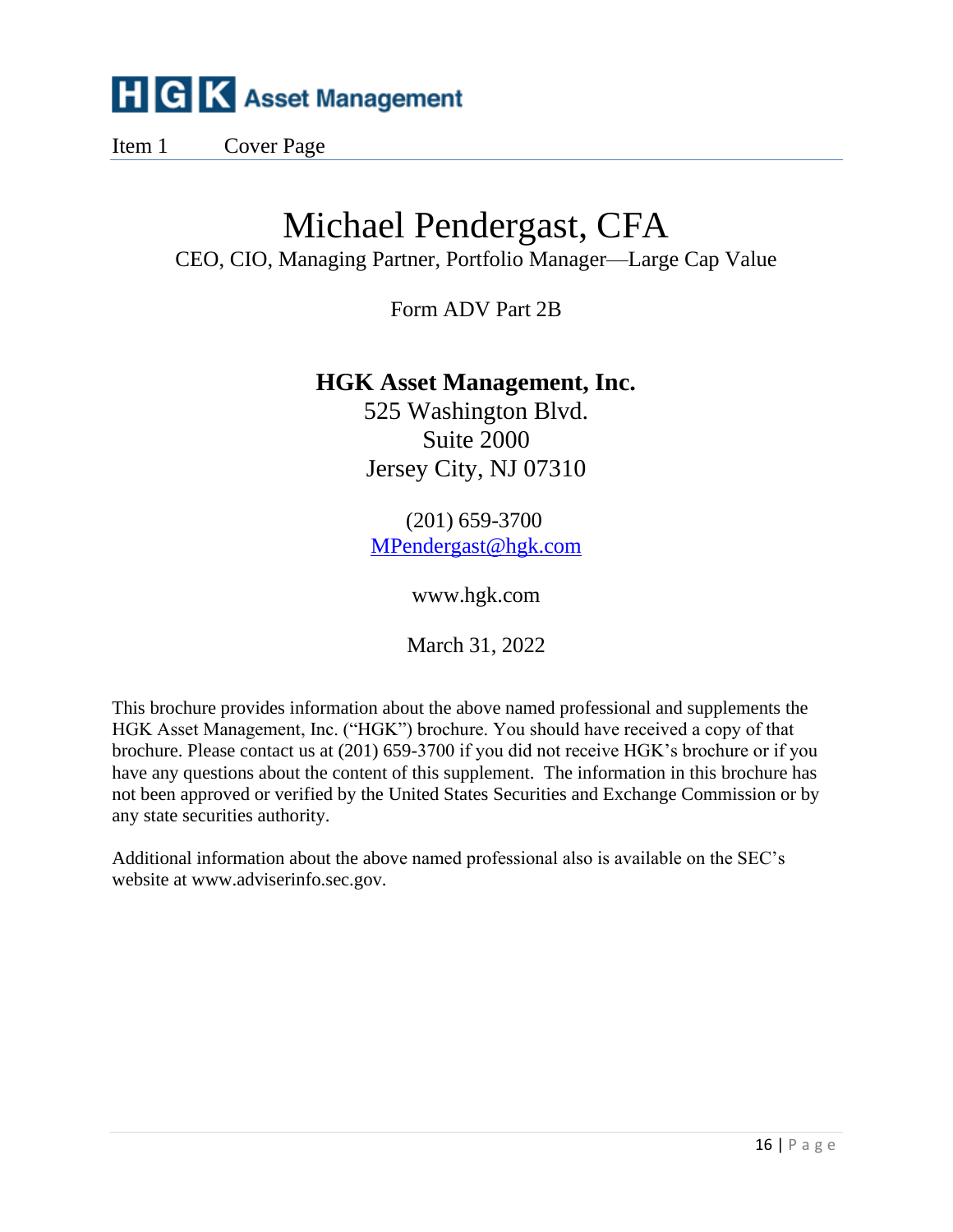## Item 2 Educational Background and Business Experience

The qualifications for persons who will be involved in the investment advisory services will be examined for excellence in training, experience and professional reputation. While no set criteria exist for every individual to be employed, persons with account responsibilities will generally have graduate degrees in finance, business or related fields. Some persons involved in the investment field will hold certain professional designations.

Michael Pendergast, born October 7, 1960, began working at HGK Asset Management, Inc. at the firm's inception in June 1983. As one of the original members of the firm, Michael worked as an analyst until 1991 when he began managing the Large Cap Value strategy. Today, Michael is the Chief Executive Officer of HGK. He also continues to manage HGK's Large Cap Value and Mid Cap Value strategies, serves as the firm's Chief Investment Officer and is a member of the Board of Directors.

Michael earned a Bachelor of Business Administration in Economics and Finance from Bernard M. Baruch College where he graduated Magna Cum Laude.

Michael completed the Chartered Financial Analyst program in 1988, and is a member of the CFA Society of New York. Michael is registered as an investment adviser representative in the State of New Jersey.

- 1. To become a CFA, you must
	- meet one of the following criteria:
	- º Have a bachelor's (or equivalent) degree,
	- º Be in the final year of a bachelor's degree program,
	- º Have four years of professional work experience, or
	- º Have a combination of professional work and university experience that totals at least four years.
	- be prepared to take the exams in English.
	- have a valid international passport.
	- meet the professional conduct admission criteria.
- 2. Pass the Level I, II, and III Exams

Level I focuses on the broad knowledge and comprehension of investment tools used in industry. Level II narrows the focus and tests the candidates application and analysis of asset valuations. Finally, Level III tests the advanced application of the skills learned throughout the first two levels in Portfolio Management techniques.

The curriculum is organized into ten general topic areas that are present in all three levels. They are:

1. ETHICAL AND PROFESSIONAL STANDARDS 2. QUANTITATIVE METHODS 3. ECONOMICS 4. FINANCIAL REPORTING AND ANALYSIS 5. CORPORATE FINANCE 6. EQUITY INVESTMENTS 7. FIXED-INCOME INVESTMENTS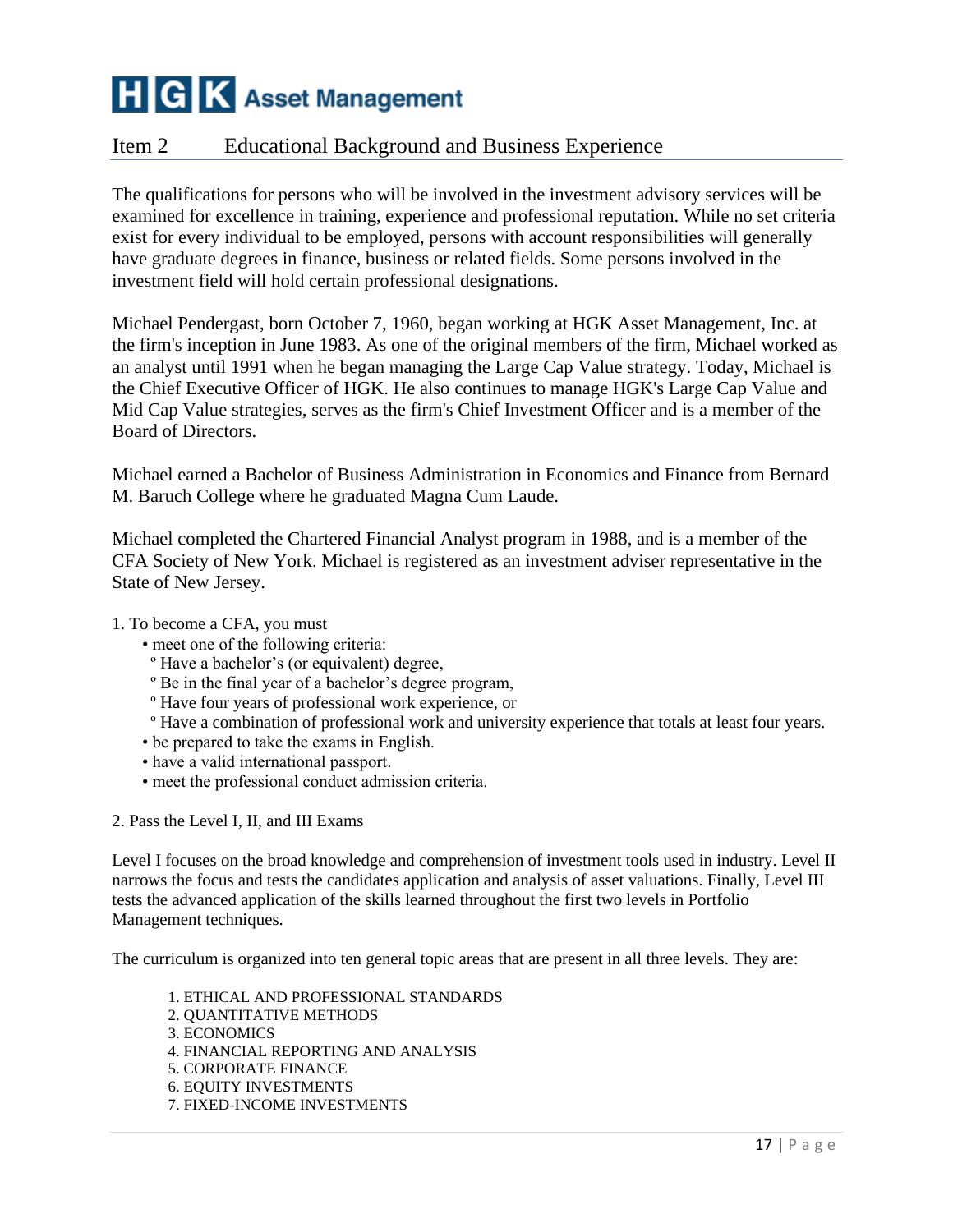8. DERIVATIVES 9. ALTERNATIVE INVESTMENTS 10. PORTFOLIO MANAGEMENT AND WEALTH PLANNING

3. Have four years of professional work experience in the investment decision-making process (accrued before, during, or after participation in the CFA Program).

4. Join CFA Institute as a regular member

#### Item 3 Disciplinary Information

There are no legal or disciplinary actions to report on the aforementioned professional at this time.

#### Item 4 Other Business Activities

There are no other business activities to be reported for the aforementioned professional at this time.

#### Item 5 Additional Compensation

The aforementioned professional does not receive any additional compensation from non-clients for providing advisory services.

#### Item 6 Supervision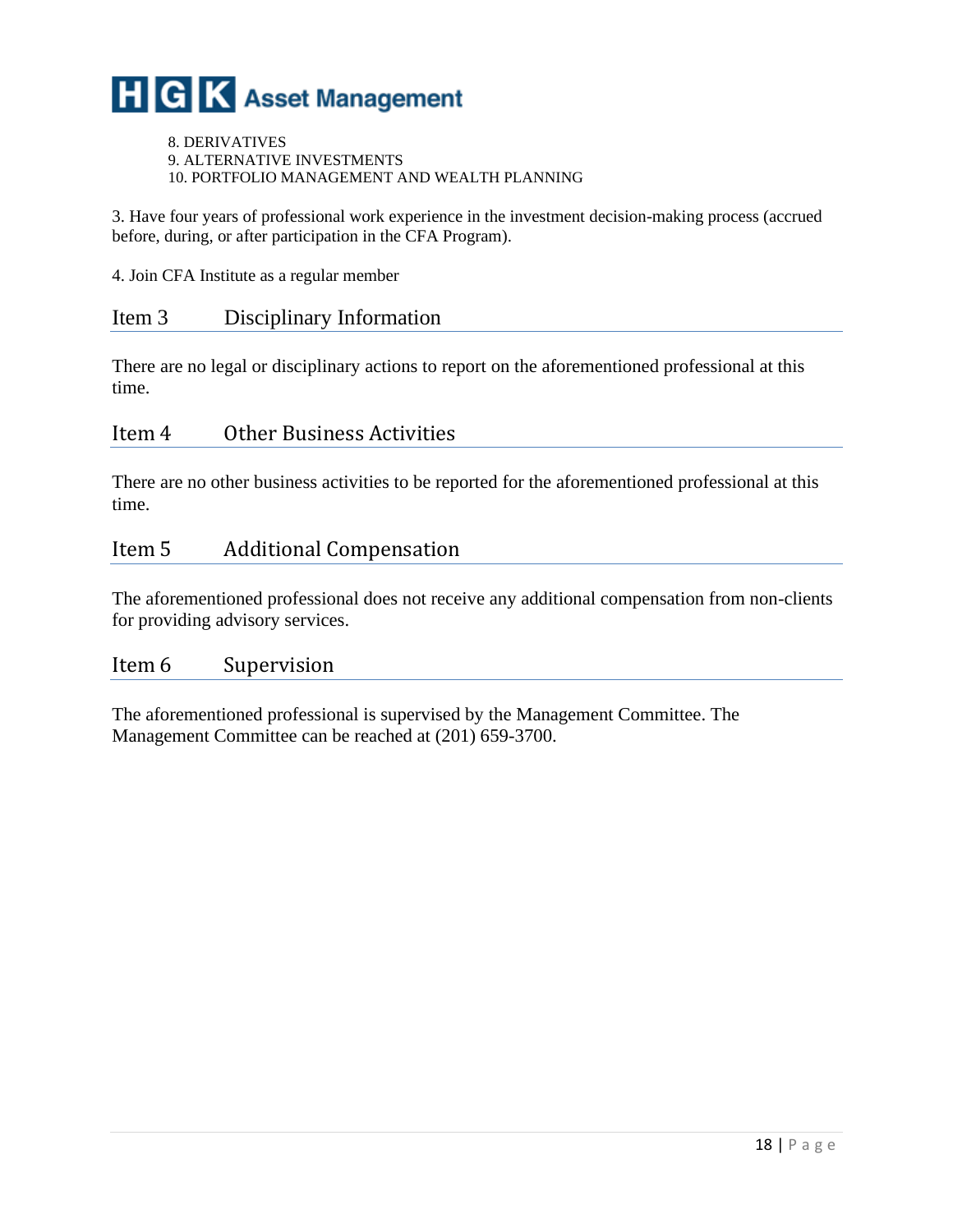Item 1 Cover Page

## Anthony P. Santoliquido

Managing Partner, Portfolio Manager – Fixed Income

Form ADV Part 2B

## **HGK Asset Management, Inc.**

525 Washington Blvd. Suite 2000 Jersey City, NJ 07310

(201) 659-3700 ASantoliquido@hgk.com

www.hgk.com

March 31, 2022

This brochure provides information about the above named professional and supplements the HGK Asset Management, Inc. ("HGK") brochure. You should have received a copy of that brochure. Please contact us at (201) 659-3700 if you did not receive HGK's brochure or if you have any questions about the content of this supplement. The information in this brochure has not been approved or verified by the United States Securities and Exchange Commission or by any state securities authority.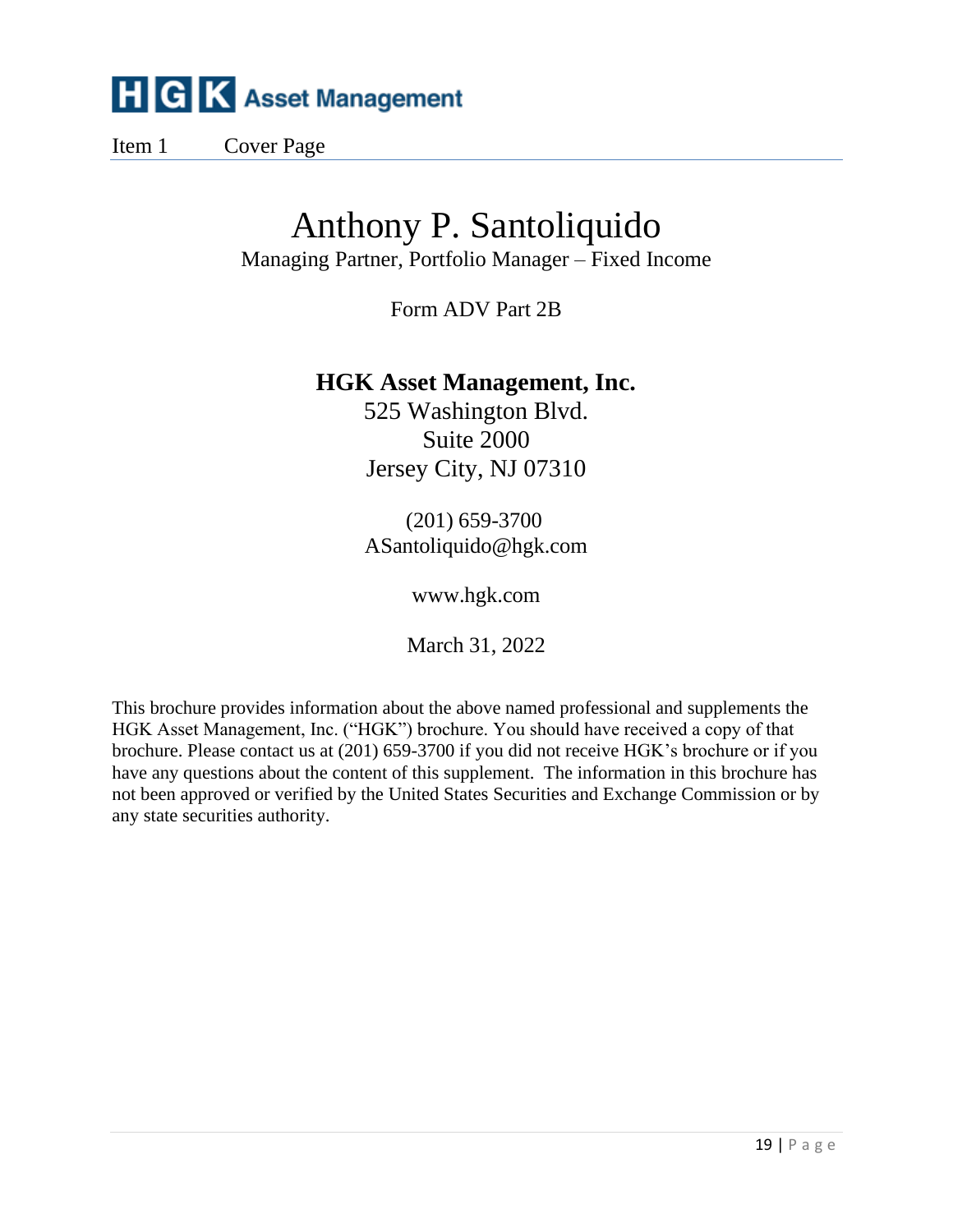## Item 2 Educational Background and Business Experience

The qualifications for persons who will be involved in the investment advisory services will be examined for excellence in training, experience and professional reputation. While no set criteria exist for every individual to be employed, persons with account responsibilities will generally have graduate degrees in finance, business or related fields. Some persons involved in the investment field will hold certain professional designations.

Anthony Santoliquido, born October 21, 1965, joined HGK in 1992. Anthony is responsible for managing HGK's fixed income strategies, as well as fixed income and economic analysis. Anthony came to HGK from Hilliard Farber & Company, where he was a registered account executive in the U.S. Treasury Securities area.

Anthony earned a Bachelor of Science Degree in Finance from the Villanova University School of Commerce and Finance.

#### Item 3 Disciplinary Information

There are no legal or disciplinary actions to report on the aforementioned professional at this time.

#### Item 4 Other Business Activities

There are no other business activities to be reported for the aforementioned professional at this time.

#### Item 5 Additional Compensation

The aforementioned professional does not receive any additional compensation from non-clients for providing advisory services.

#### Item 6 Supervision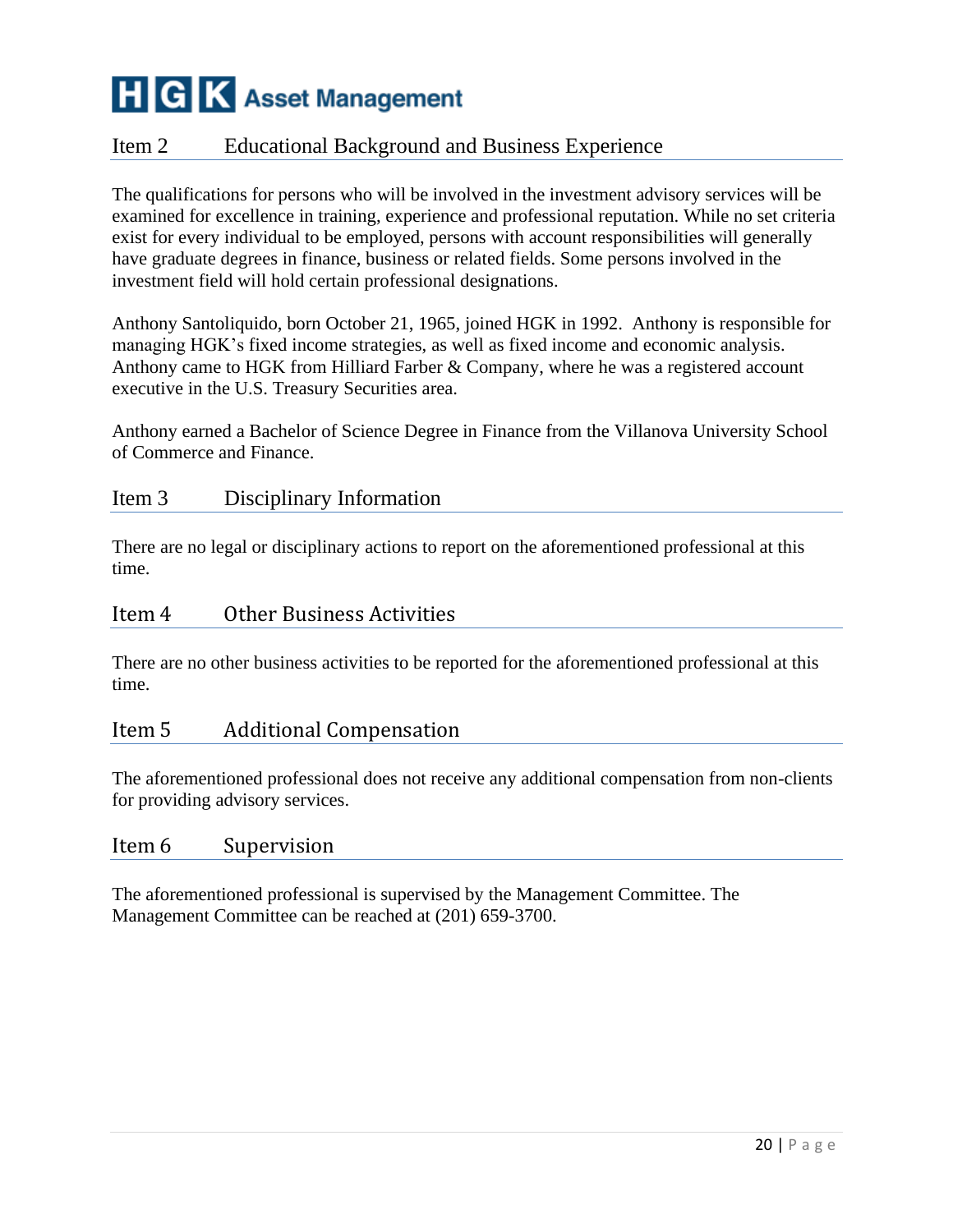Item 1 Cover Page

## Stevens C. Sheppard, CCM

Portfolio Manager

Form ADV Part 2B

## **HGK Asset Management, Inc.**

525 Washington Blvd. Suite 2000 Jersey City, NJ 07310

(201) 659-3700 SSheppard@hgk.com

www.hgk.com

March 31, 2022

This brochure provides information about the above named professional and supplements the HGK Asset Management, Inc. ("HGK") brochure. You should have received a copy of that brochure. Please contact us at (201) 659-3700 if you did not receive HGK's brochure or if you have any questions about the content of this supplement. The information in this brochure has not been approved or verified by the United States Securities and Exchange Commission or by any state securities authority.

Additional information about the above named professional also is available on the SEC's website at www.adviserinfo.sec.gov.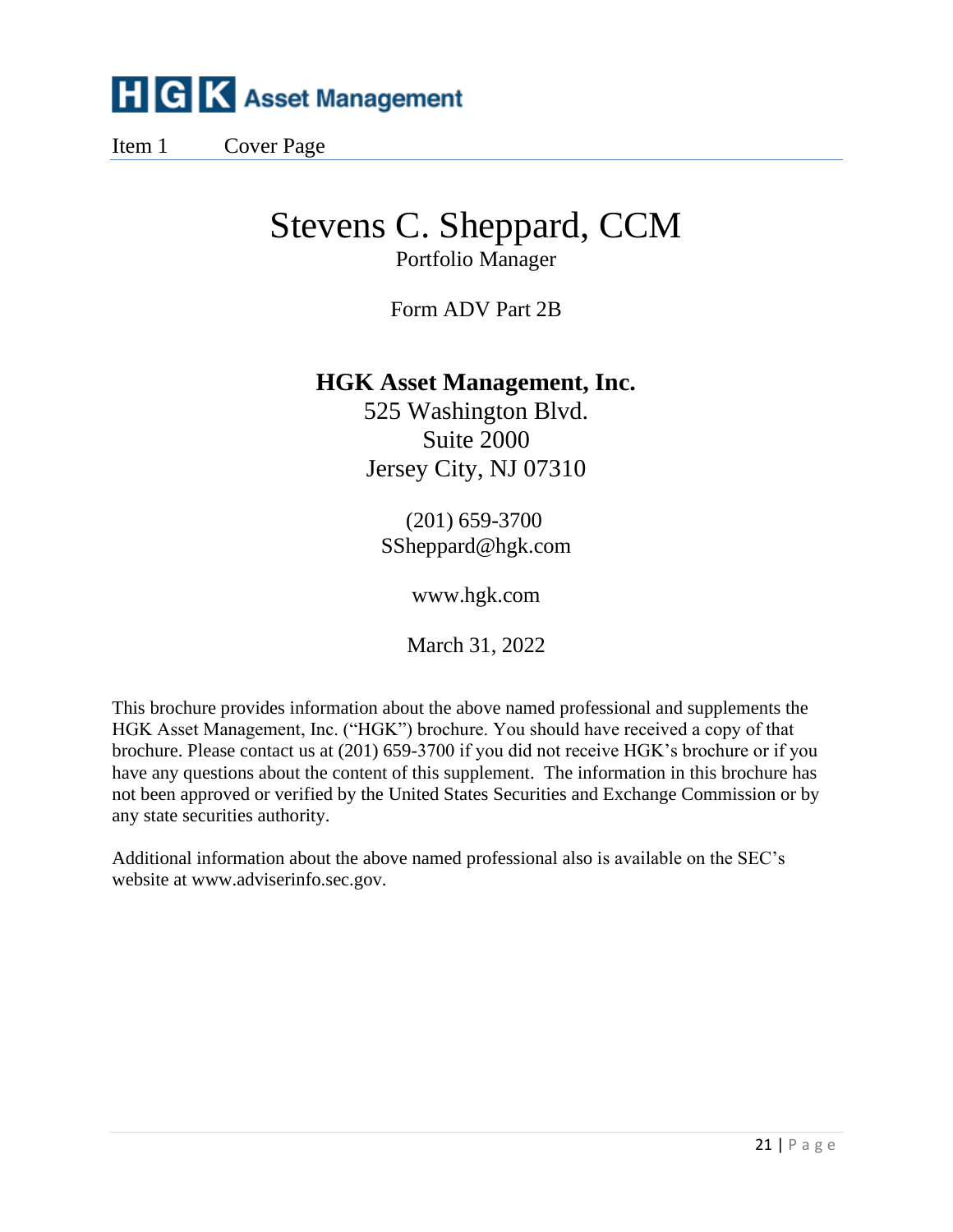## Item 2 Educational Background and Business Experience

The qualifications for persons who will be involved in the investment advisory services will be examined for excellence in training, experience and professional reputation. While no set criteria exist for every individual to be employed, persons with account responsibilities will generally have graduate degrees in finance, business or related fields. Some persons involved in the investment field will hold certain professional designations.

Stevens Sheppard, born June 4, 1958, joined HGK Asset Management, Inc. in 2000 after cofounding Pequot Investment Advisors, Inc. Currently, Steve is responsible for managing HGK's Large Cap Core strategy as well as equity investments for some of HGK's high net worth clients.

Steve began his Wall Street career in the early 1980s, starting at Euro Broker Harlow Ltd. and then working in PaineWebber's institutional Capital Markets division. Steve moved on as a Senior Associate in Barclays bank's international Capital Markets division directing the trading and sales of Preferred Stock. Steve was also a Vice President in Smith Barney's Capital Markets Division. His experience has ranged from analyst, trader, institutional sales, and portfolio manager.

Steve earned a Bachelor of Arts degree from the University of Arizona where he majored in Political Science, and minored in Economics and History.

Steve is registered as an investment adviser representative with the State of New Jersey.

### Item 3 Disciplinary Information

There are no legal or disciplinary actions to report on the aforementioned professional at this time.

#### Item 4 Other Business Activities

There are no other business activities to be reported for the aforementioned professional at this time.

#### Item 5 Additional Compensation

The aforementioned professional does not receive any additional compensation from non-clients for providing advisory services.

#### Item 6 Supervision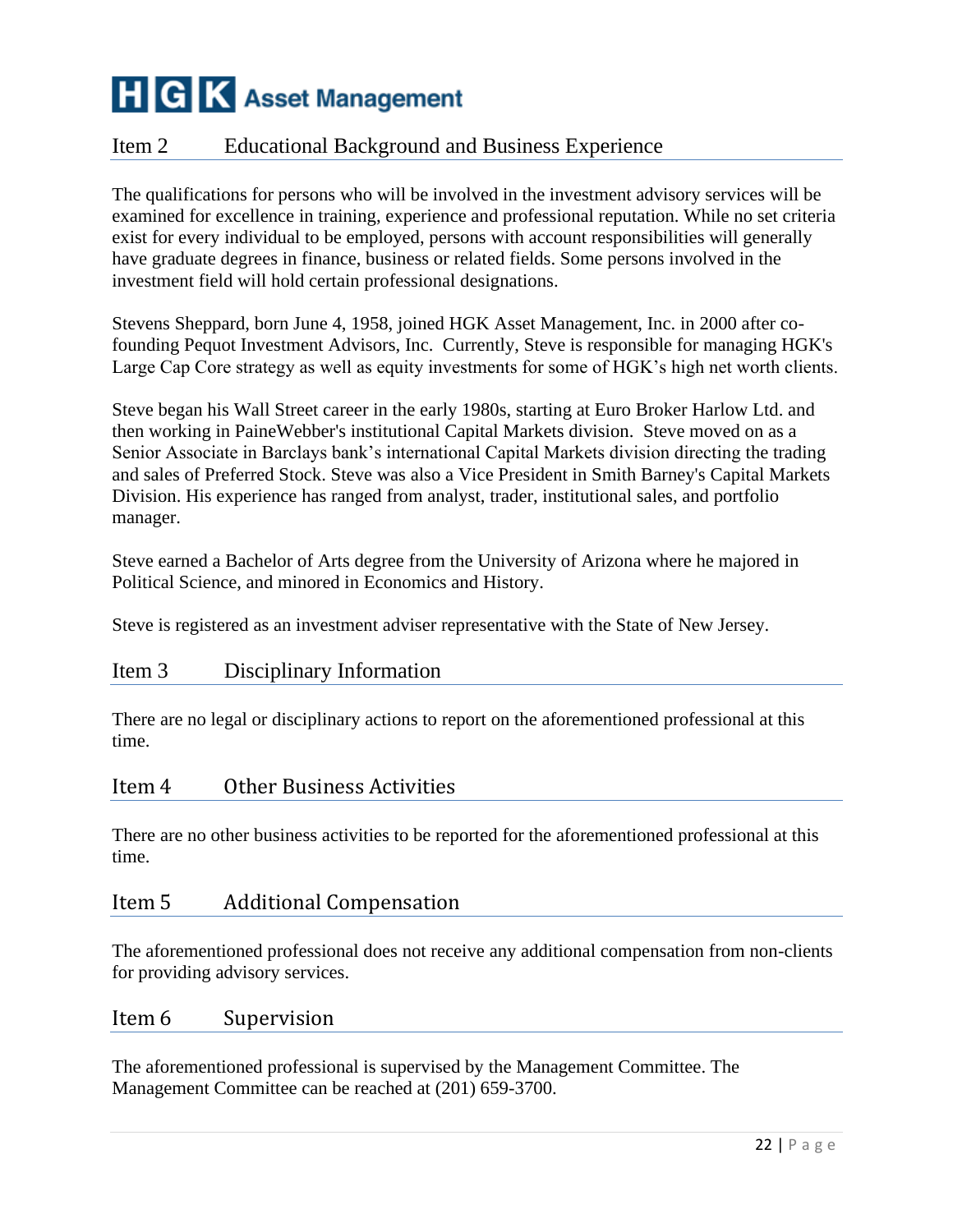Item 1 Cover Page

## Christopher R. Gerne

Portfolio Manager – Fixed Income

Form ADV Part 2B

## **HGK Asset Management, Inc.**

525 Washington Blvd. Suite 2000 Jersey City, NJ 07310

> (201) 659-3700 CGerne@hgk.com

> > www.hgk.com

March 31, 2022

This brochure provides information about the above named professional and supplements the HGK Asset Management, Inc. ("HGK") brochure. You should have received a copy of that brochure. Please contact us at (201) 659-3700 if you did not receive HGK's brochure or if you have any questions about the content of this supplement. The information in this brochure has not been approved or verified by the United States Securities and Exchange Commission or by any state securities authority.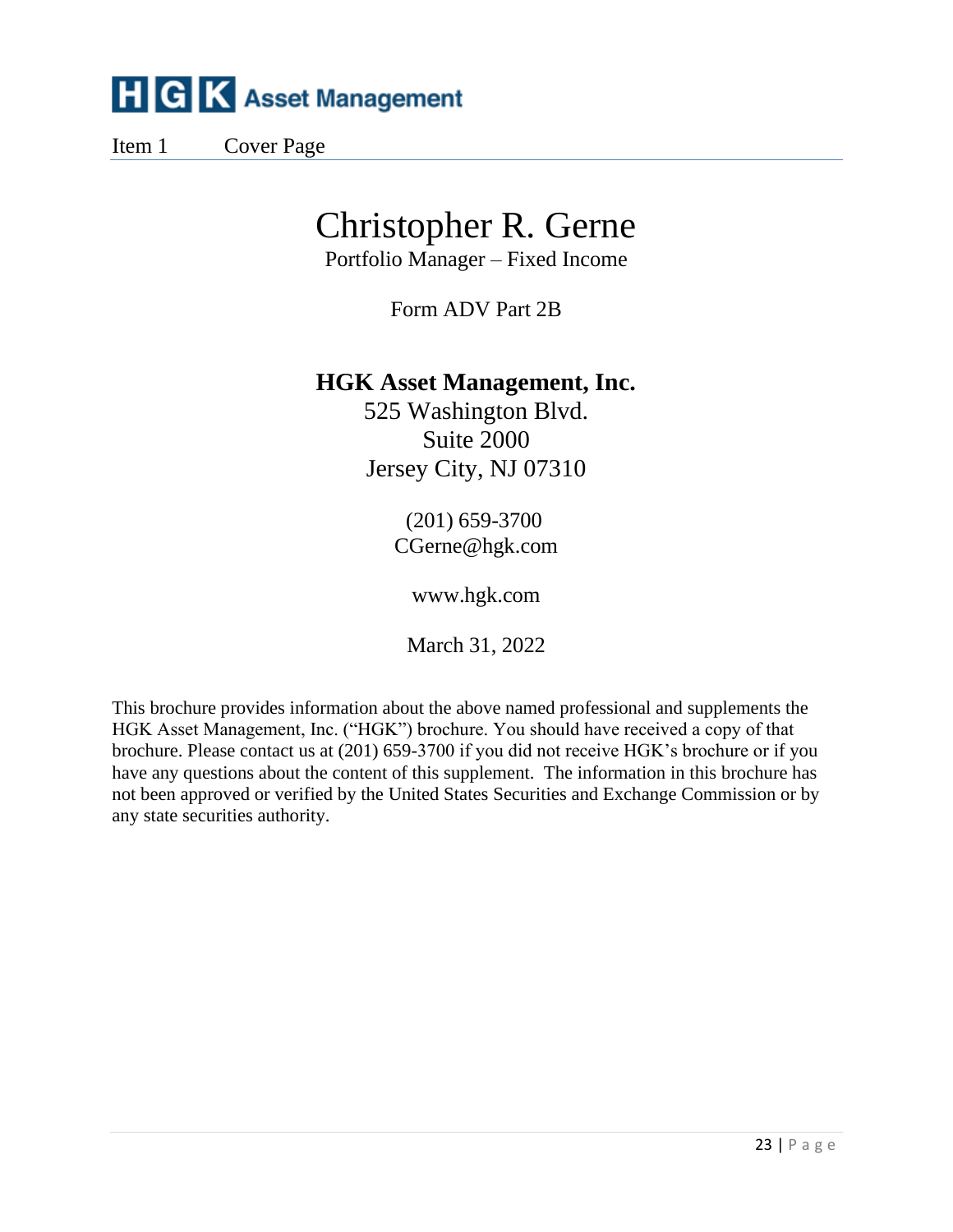## Item 2 Educational Background and Business Experience

The qualifications for persons who will be involved in the investment advisory services will be examined for excellence in training, experience and professional reputation. While no set criteria exist for every individual to be employed, persons with account responsibilities will generally have graduate degrees in finance, business or related fields. Some persons involved in the investment field will hold certain professional designations.

Chris Gerne, born September 12, 1971, joined HGK Asset Management, Inc. in 2002. Chris currently works as portfolio manager for the HGK 1-3 year strategy. He is also responsible for trading and research for the fixed income team. Chris came to HGK from Deutsche Bank, where he was an assistant trader in the Capital Markets division. Chris also has experience as an auditor at State Street Bank where he was responsible for Taft Hartley/Multi-Employer retirement plans.

Chris earned a B.B.A. Degree in Finance from Radford University – College of Business and Economics.

#### Item 3 Disciplinary Information

There are no legal or disciplinary actions to report on the aforementioned professional at this time.

#### Item 4 Other Business Activities

There are no other business activities to be reported for the aforementioned professional at this time.

### Item 5 Additional Compensation

The aforementioned professional does not receive any additional compensation from non-clients for providing advisory services.

#### Item 6 Supervision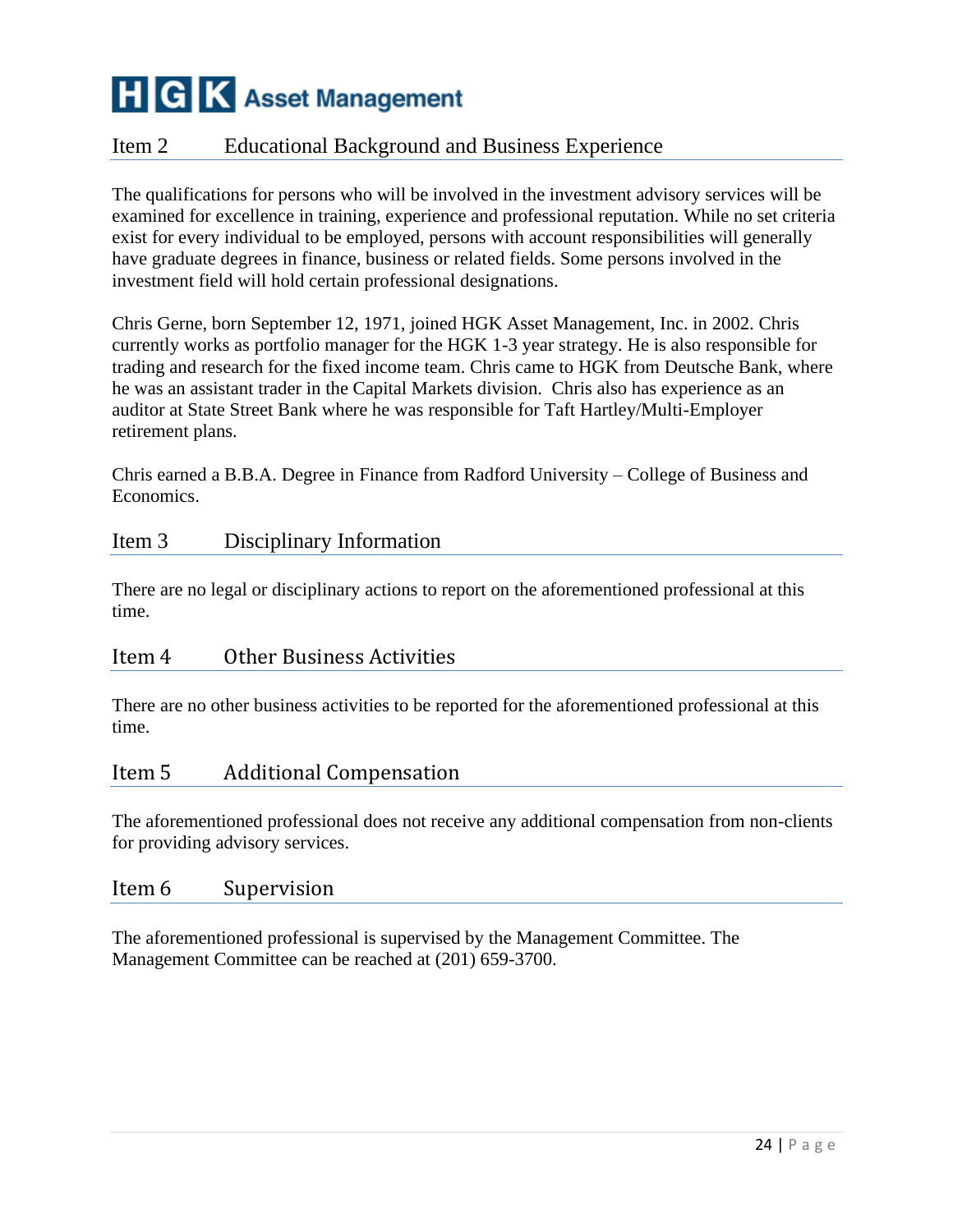Item 1 Cover Page

## Matthew Kosara, CFA

Managing Partner, Chief Risk Officer, Senior Client Portfolio Manager

Form ADV Part 2B

## **HGK Asset Management, Inc.**

525 Washington Blvd. Suite 2000 Jersey City, NJ 07310

> (201) 659-3700 [MKosara@hgk.com](mailto:MKosara@hgk.com)

> > www.hgk.com

March 31, 2022

This brochure provides information about the above named professional and supplements the HGK Asset Management, Inc. ("HGK") brochure. You should have received a copy of that brochure. Please contact us at (201) 659-3700 if you did not receive HGK's brochure or if you have any questions about the content of this supplement. The information in this brochure has not been approved or verified by the United States Securities and Exchange Commission or by any state securities authority.

Additional information about the above named professional also is available on the SEC's website at www.adviserinfo.sec.gov.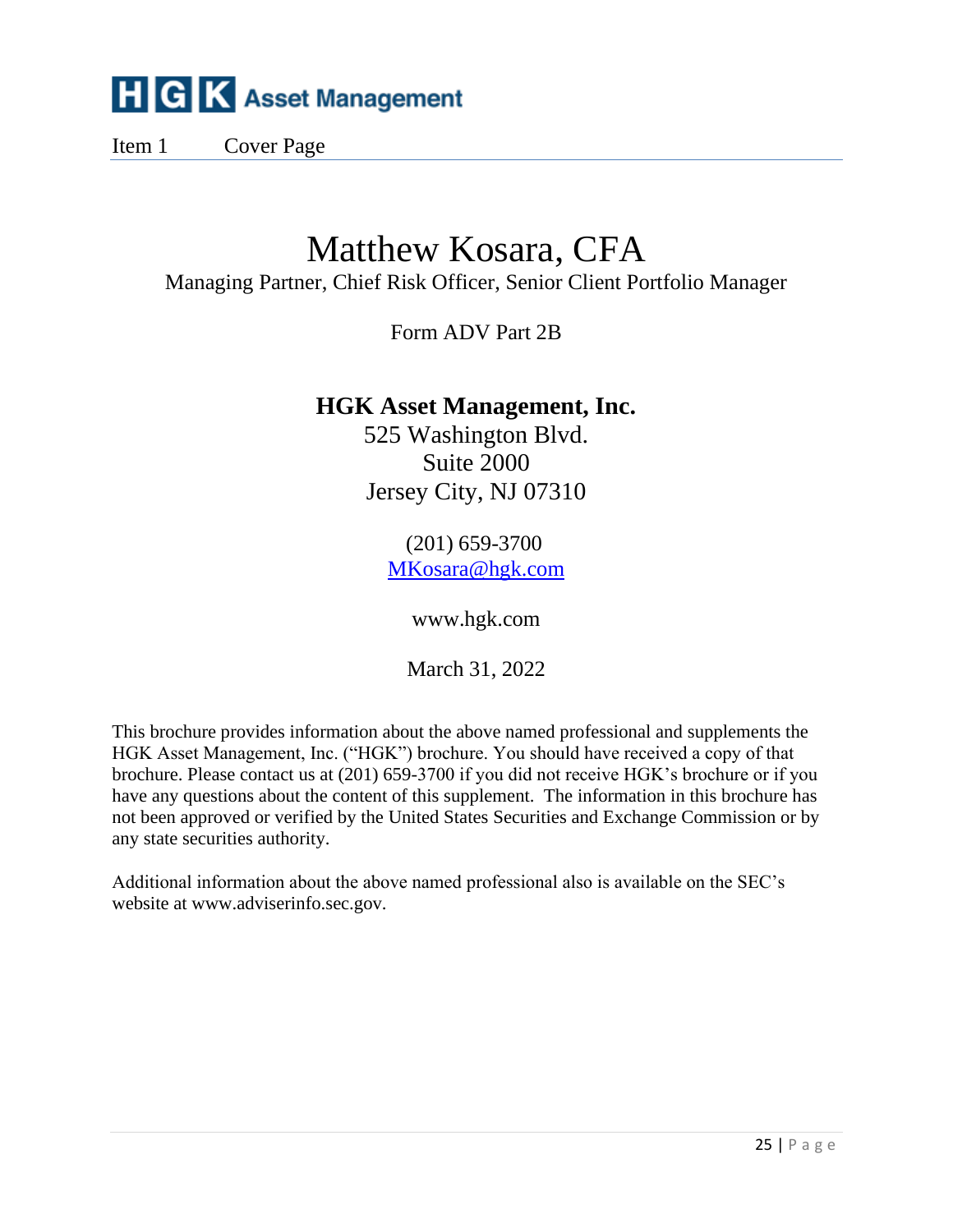### Item 2 Educational Background and Business Experience

The qualifications for persons who will be involved in the investment advisory services will be examined for excellence in training, experience and professional reputation. While no set criteria exist for every individual to be employed, persons with account responsibilities will generally have graduate degrees in finance, business or related fields. Some persons involved in the investment field will hold certain professional designations.

Matthew Kosara, born April 3, 1983, joined HGK Asset Management, Inc. in 2005. Matt currently works as the Chief Risk Officer for the Value Equity team and Client Portfolio Manager for HGK's institutional clients. Matt joined HGK from MAP Management, LLC. He earned a BS in Management & Finance from Rensselaer Polytechnic Institute's Lally School of Management.

Matt completed the Chartered Financial Analyst program in 2012, is a holder of the Chartered Alternative Investment Analyst designation, and a member of the CFA Society of New York.

- 1. To become a CFA, you must
	- meet one of the following criteria:
	- º Have a bachelor's (or equivalent) degree,
	- º Be in the final year of a bachelor's degree program,
	- º Have four years of professional work experience, or
	- º Have a combination of professional work and university experience that totals at least four years.
	- be prepared to take the exams in English.
	- have a valid international passport.
	- meet the professional conduct admission criteria.
- 2. Pass the Level I, II, and III Exams

Level I focuses on the broad knowledge and comprehension of investment tools used in industry. Level II narrows the focus and tests the candidates application and analysis of asset valuations. Finally, Level III tests the advanced application of the skills learned throughout the first two levels in Portfolio Management techniques.

The curriculum is organized into ten general topic areas that are present in all three levels. They are:

1. ETHICAL AND PROFESSIONAL STANDARDS 2. QUANTITATIVE METHODS 3. ECONOMICS 4. FINANCIAL REPORTING AND ANALYSIS 5. CORPORATE FINANCE 6. EQUITY INVESTMENTS 7. FIXED-INCOME INVESTMENTS 8. DERIVATIVES 9. ALTERNATIVE INVESTMENTS 10. PORTFOLIO MANAGEMENT AND WEALTH PLANNING

3. Have four years of professional work experience in the investment decision-making process (accrued before, during, or after participation in the CFA Program).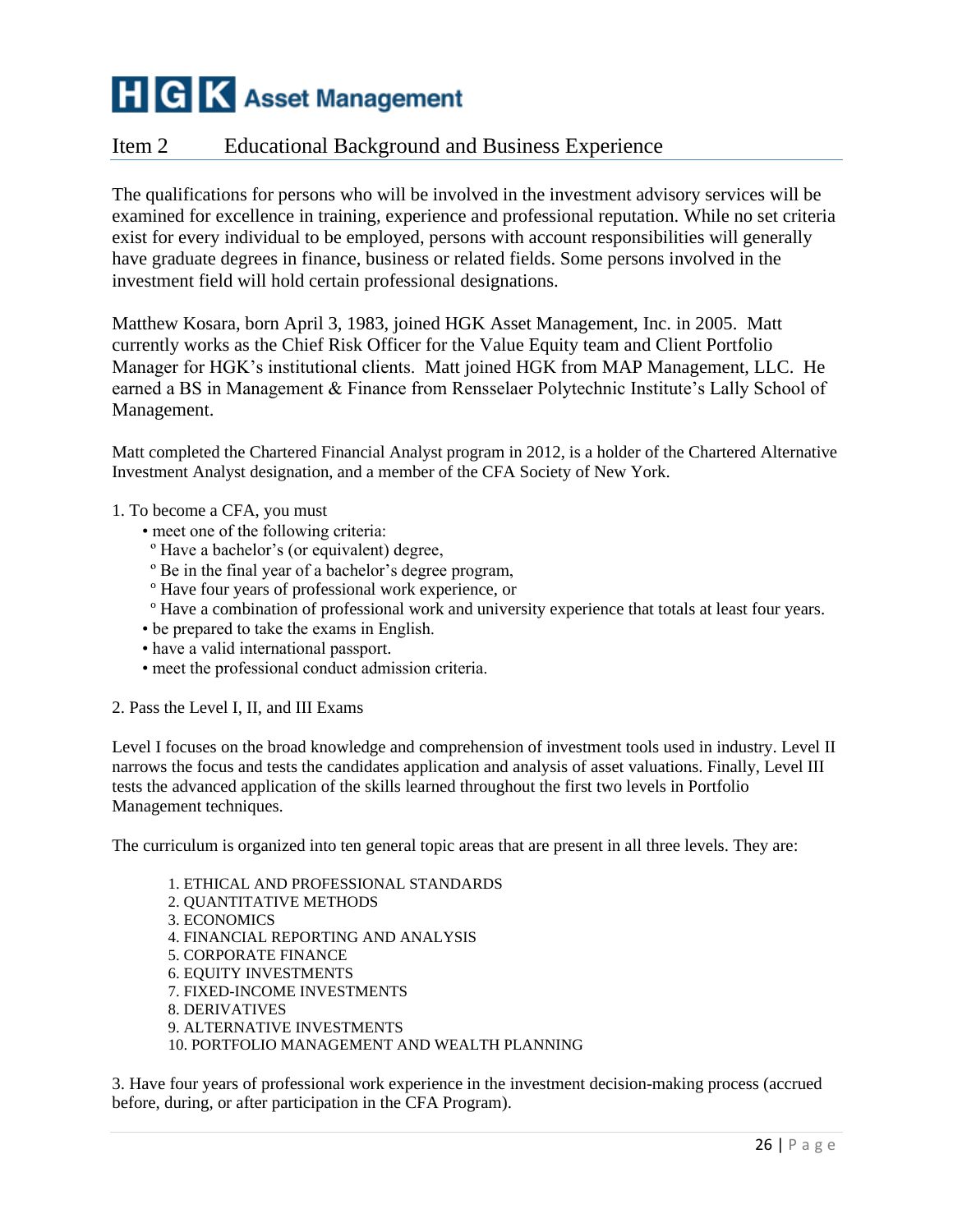4. Join CFA Institute as a regular member

#### Item 3 Disciplinary Information

There are no legal or disciplinary actions to report on the aforementioned professional at this time.

## Item 4 Other Business Activities

There are no other business activities to be reported for the aforementioned professional at this time.

#### Item 5 Additional Compensation

The aforementioned professional does not receive any additional compensation from non-clients for providing advisory services.

#### Item 6 Supervision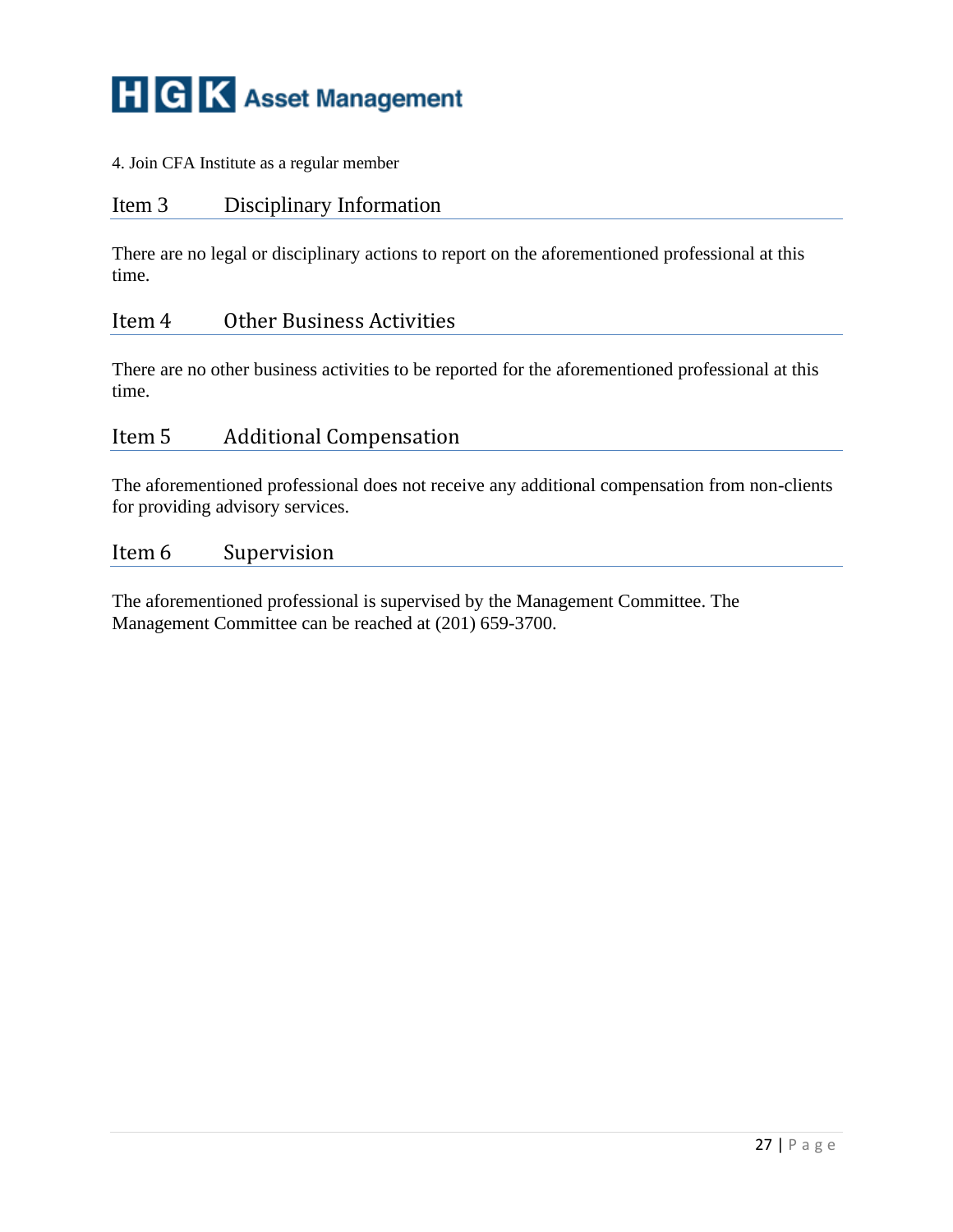Item 1 Cover Page

## David Ayres, CFA

Co-Portfolio Manager, Small Cap Value

Form ADV Part 2B

## **HGK Asset Management, Inc.**

525 Washington Blvd. Suite 2000 Jersey City, NJ 07310

> (201) 659-3700 [DAyres@hgk.com](mailto:DAyres@hgk.com)

> > www.hgk.com

March 31, 2022

This brochure provides information about the above named professional and supplements the HGK Asset Management, Inc. ("HGK") brochure. You should have received a copy of that brochure. Please contact us at (201) 659-3700 if you did not receive HGK's brochure or if you have any questions about the content of this supplement. The information in this brochure has not been approved or verified by the United States Securities and Exchange Commission or by any state securities authority.

Additional information about the above named professional also is available on the SEC's website at www.adviserinfo.sec.gov.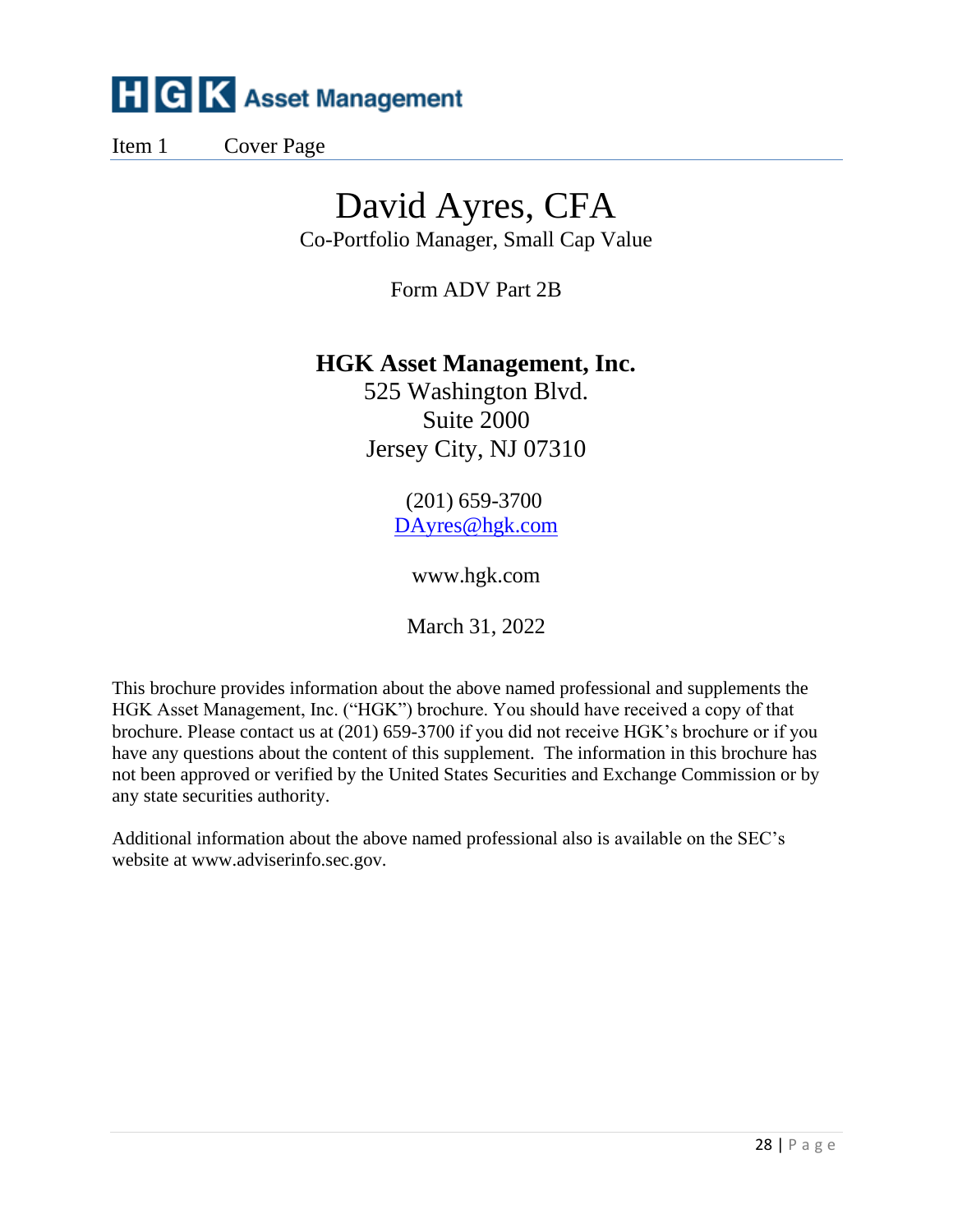### Item 2 Educational Background and Business Experience

The qualifications for persons who will be involved in the investment advisory services will be examined for excellence in training, experience and professional reputation. While no set criteria exist for every individual to be employed, persons with account responsibilities will generally have graduate degrees in finance, business or related fields. Some persons involved in the investment field will hold certain professional designations.

David Ayres, born May 9, 1987, joined HGK Asset Management, Inc. in 2009 as an Equity Analyst/Trader for the HGK Value Equity team. David currently works as a Co-Portfolio Manager for the HGK Small Cap Value and the Small Cap International strategies. He is also responsible for research for the HGK Large Cap Value strategy.

David earned a B.S. Degree in Economics at the College of Holy Cross.

David completed the Chartered Financial Analyst program in 2014 and is a member of the CFA Society of New York.

- 1. To become a CFA, you must
	- meet one of the following criteria:
	- º Have a bachelor's (or equivalent) degree,
	- º Be in the final year of a bachelor's degree program,
	- º Have four years of professional work experience, or
	- º Have a combination of professional work and university experience that totals at least four years.
	- be prepared to take the exams in English.
	- have a valid international passport.
	- meet the professional conduct admission criteria.
- 2. Pass the Level I, II, and III Exams

Level I focuses on the broad knowledge and comprehension of investment tools used in industry. Level II narrows the focus and tests the candidates application and analysis of asset valuations. Finally, Level III tests the advanced application of the skills learned throughout the first two levels in Portfolio Management techniques.

The curriculum is organized into ten general topic areas that are present in all three levels. They are:

1. ETHICAL AND PROFESSIONAL STANDARDS 2. QUANTITATIVE METHODS 3. ECONOMICS 4. FINANCIAL REPORTING AND ANALYSIS 5. CORPORATE FINANCE 6. EQUITY INVESTMENTS 7. FIXED-INCOME INVESTMENTS 8. DERIVATIVES 9. ALTERNATIVE INVESTMENTS 10. PORTFOLIO MANAGEMENT AND WEALTH PLANNING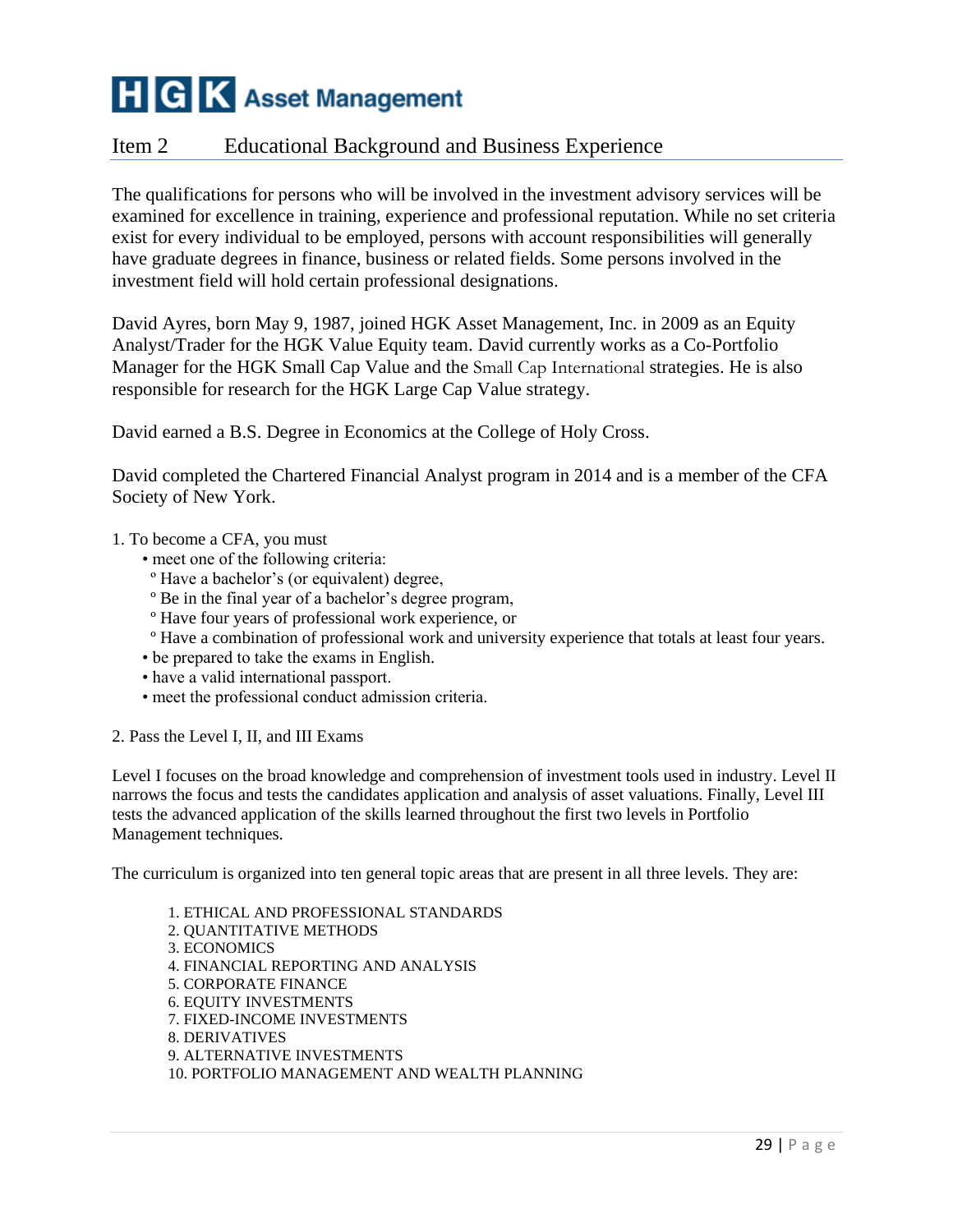3. Have four years of professional work experience in the investment decision-making process (accrued before, during, or after participation in the CFA Program).

4. Join CFA Institute as a regular member

#### Item 3 Disciplinary Information

There are no legal or disciplinary actions to report on the aforementioned professional at this time.

#### Item 4 Other Business Activities

There are no other business activities to be reported for the aforementioned professional at this time.

#### Item 5 Additional Compensation

The aforementioned professional does not receive any additional compensation from non-clients for providing advisory services.

#### Item 6 Supervision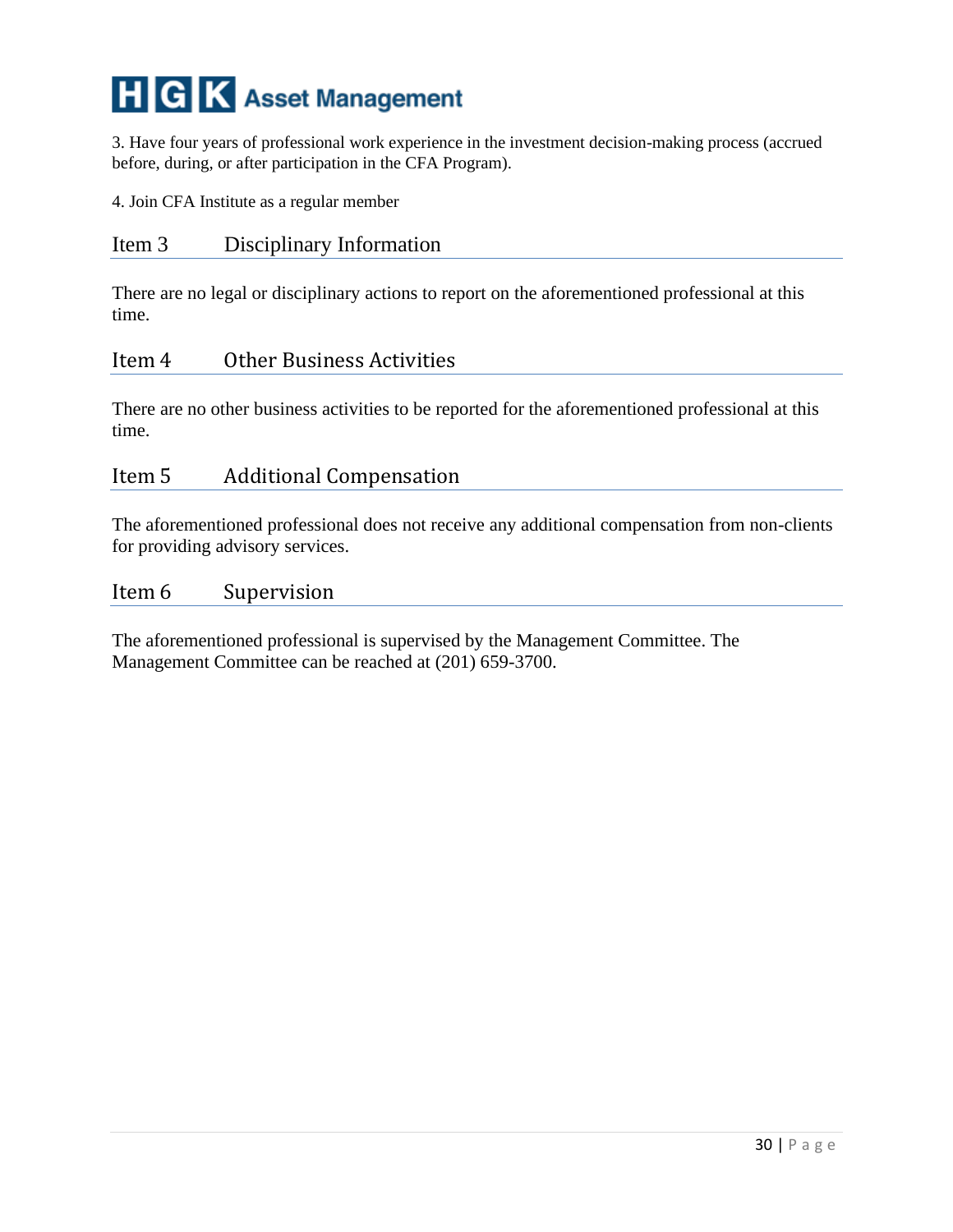Item 1 Cover Page

## Geoffrey Hauck, CFA

Co-Portfolio Manager, Small Cap Value

Form ADV Part 2B

## **HGK Asset Management, Inc.**

525 Washington Blvd. Suite 2000 Jersey City, NJ 07310

(201) 659-3700

GHauck@hgk.com

www.hgk.com

March 31, 2022

This brochure provides information about the above named professional and supplements the HGK Asset Management, Inc. ("HGK") brochure. You should have received a copy of that brochure. Please contact us at (201) 659-3700 if you did not receive HGK's brochure or if you have any questions about the content of this supplement. The information in this brochure has not been approved or verified by the United States Securities and Exchange Commission or by any state securities authority.

Additional information about the above named professional also is available on the SEC's website at www.adviserinfo.sec.gov.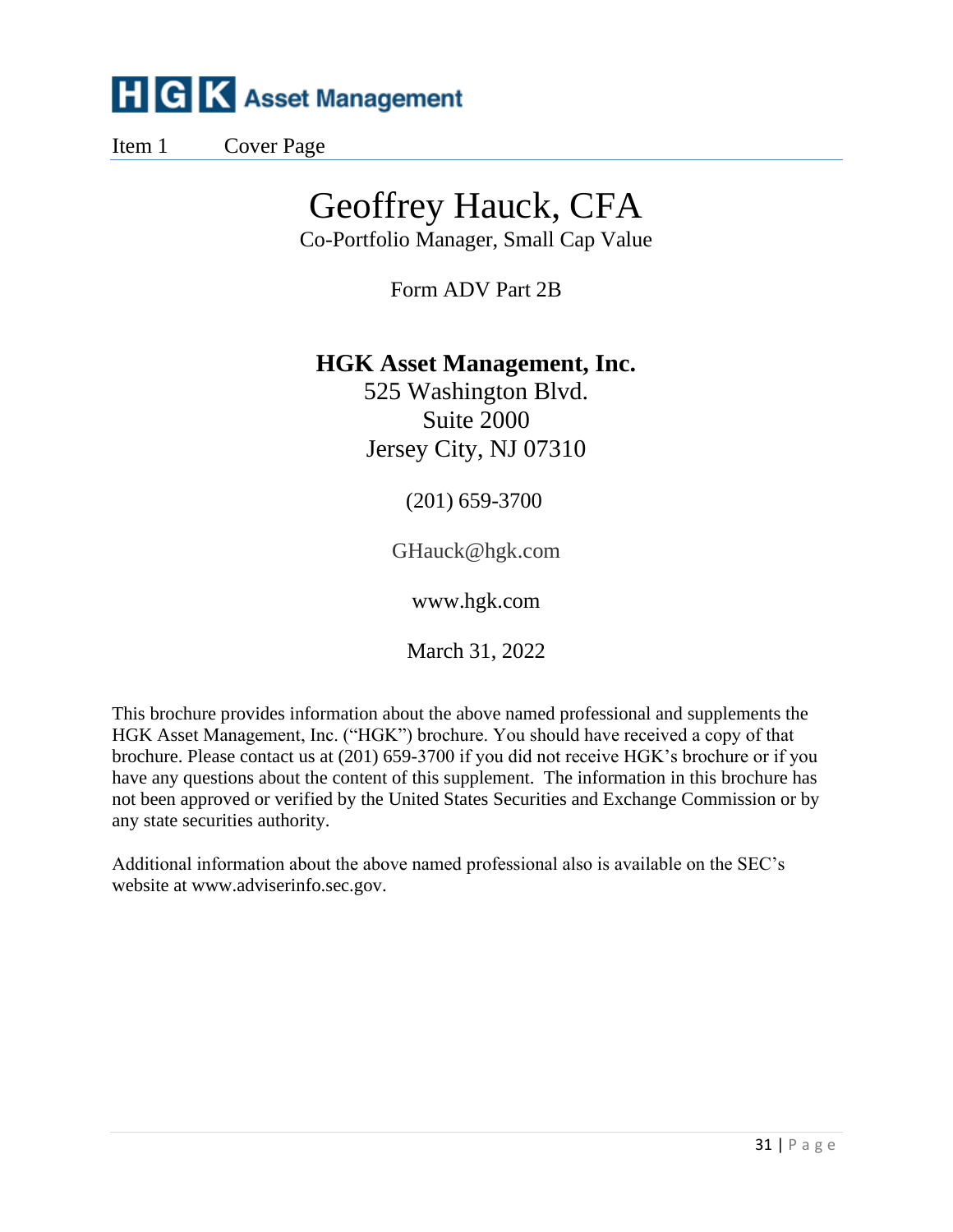## Item 2 Educational Background and Business Experience

The qualifications for persons who will be involved in the investment advisory services will be examined for excellence in training, experience and professional reputation. While no set criteria exist for every individual to be employed, persons with account responsibilities will generally have graduate degrees in finance, business or related fields. Some persons involved in the investment field will hold certain professional designations.

Geoffrey Hauck, born August 13<sup>th</sup>, 1988, joined HGK Asset Management in 2010. Geoff began working at HGK as an Equity Research Analyst for the Value Equity Team. Currently, Geoff works as a Co-Portfolio Manager of the Small Cap Value and the Small Cap International strategies. He is also responsible for research for the Large Cap Value strategy.

Geoff earned a Bachelor of Arts degree in Economics from Colgate University.

Geoff completed the Chartered Financial Analyst program in 2014 and is a member of the CFA Society of New York.

- 1. To become a CFA, you must
	- meet one of the following criteria:
	- º Have a bachelor's (or equivalent) degree,
	- º Be in the final year of a bachelor's degree program,
	- º Have four years of professional work experience, or
	- º Have a combination of professional work and university experience that totals at least four years.
	- be prepared to take the exams in English.
	- have a valid international passport.
	- meet the professional conduct admission criteria.
- 2. Pass the Level I, II, and III Exams

Level I focuses on the broad knowledge and comprehension of investment tools used in industry. Level II narrows the focus and tests the candidates application and analysis of asset valuations. Finally, Level III tests the advanced application of the skills learned throughout the first two levels in Portfolio Management techniques.

The curriculum is organized into ten general topic areas that are present in all three levels. They are:

1. ETHICAL AND PROFESSIONAL STANDARDS 2. QUANTITATIVE METHODS 3. ECONOMICS 4. FINANCIAL REPORTING AND ANALYSIS 5. CORPORATE FINANCE 6. EQUITY INVESTMENTS 7. FIXED-INCOME INVESTMENTS 8. DERIVATIVES9. ALTERNATIVE INVESTMENTS 10. PORTFOLIO MANAGEMENT AND WEALTH PLANNING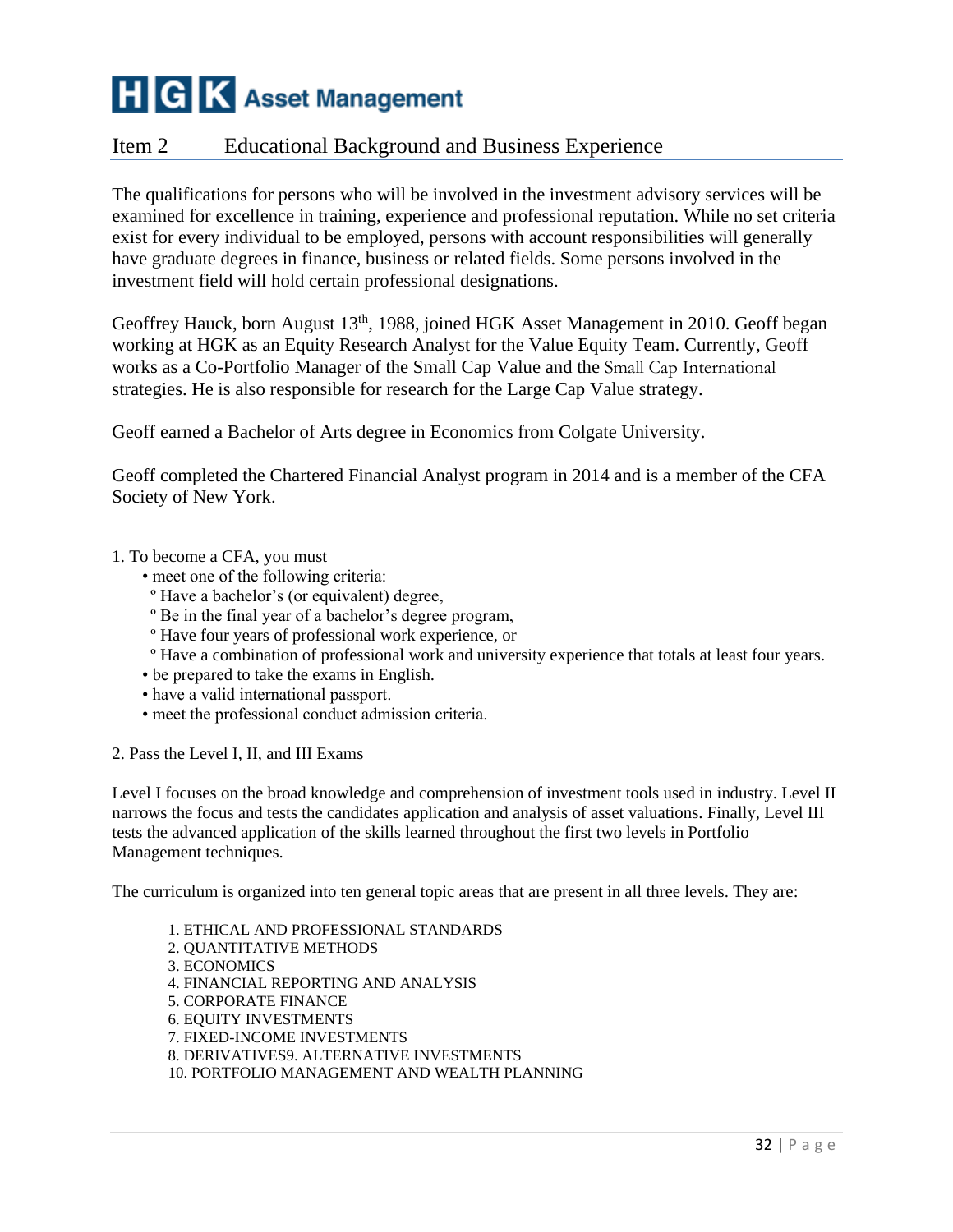3. Have four years of professional work experience in the investment decision-making process (accrued before, during, or after participation in the CFA Program).

4. Join CFA Institute as a regular member

#### Item 3 Disciplinary Information

There are no legal or disciplinary actions to report on the aforementioned professional at this time.

#### Item 4 Other Business Activities

There are no other business activities to be reported for the aforementioned professional at this time.

#### Item 5 Additional Compensation

The aforementioned professional does not receive any additional compensation from non-clients for providing advisory services.

#### Item 6 Supervision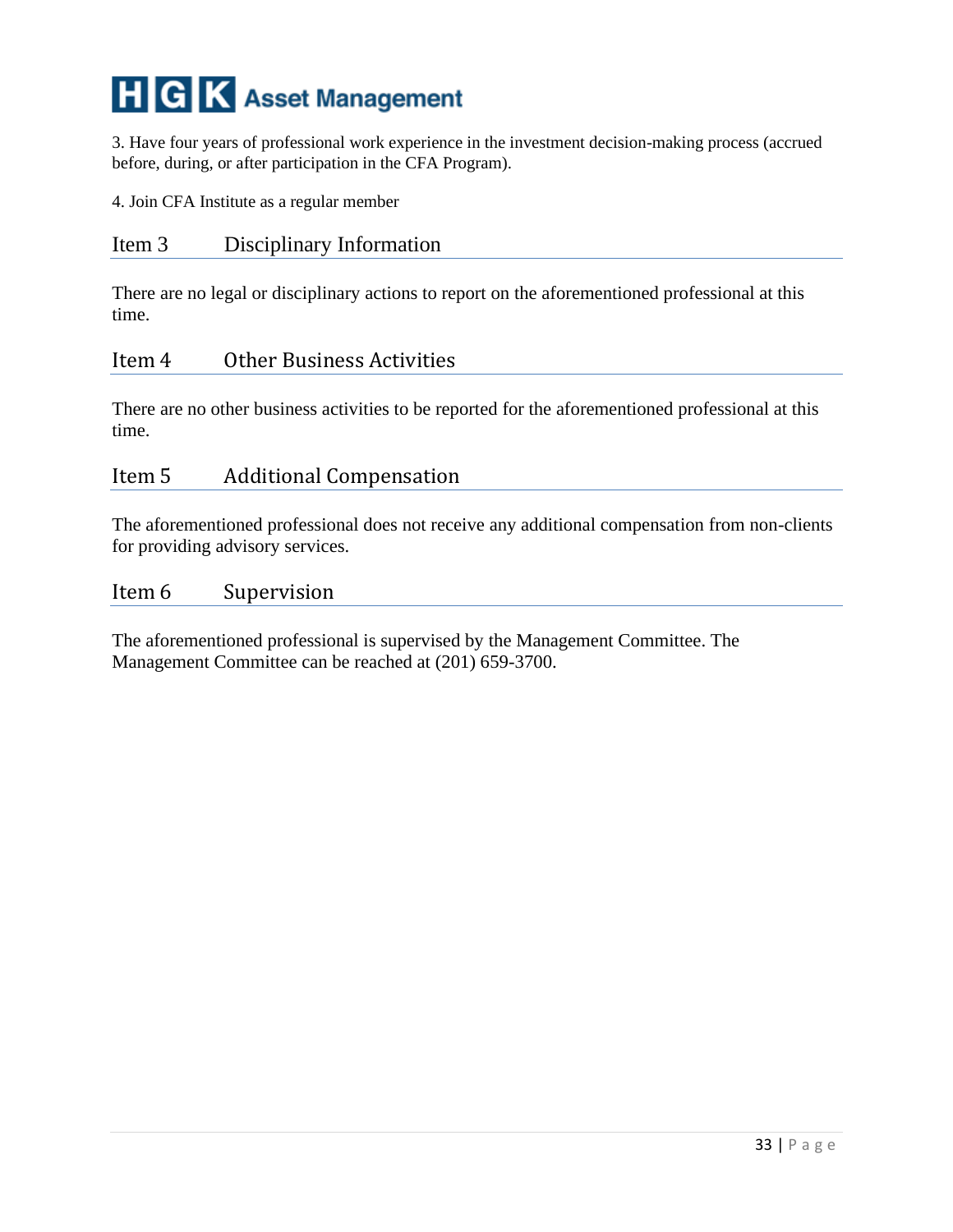Item 1 Cover Page

## Helena Scholz, CFA, CIPM

Co-Portfolio Manager, Small Cap Value

Form ADV Part 2B

## **HGK Asset Management, Inc.**

525 Washington Blvd. Suite 2000 Jersey City, NJ 07310

(201) 659-3700

HSsholz@hgk.com

www.hgk.com

March 31, 2022

This brochure provides information about the above named professional and supplements the HGK Asset Management, Inc. ("HGK") brochure. You should have received a copy of that brochure. Please contact us at (201) 659-3700 if you did not receive HGK's brochure or if you have any questions about the content of this supplement. The information in this brochure has not been approved or verified by the United States Securities and Exchange Commission or by any state securities authority.

Additional information about the above named professional also is available on the SEC's website at www.adviserinfo.sec.gov.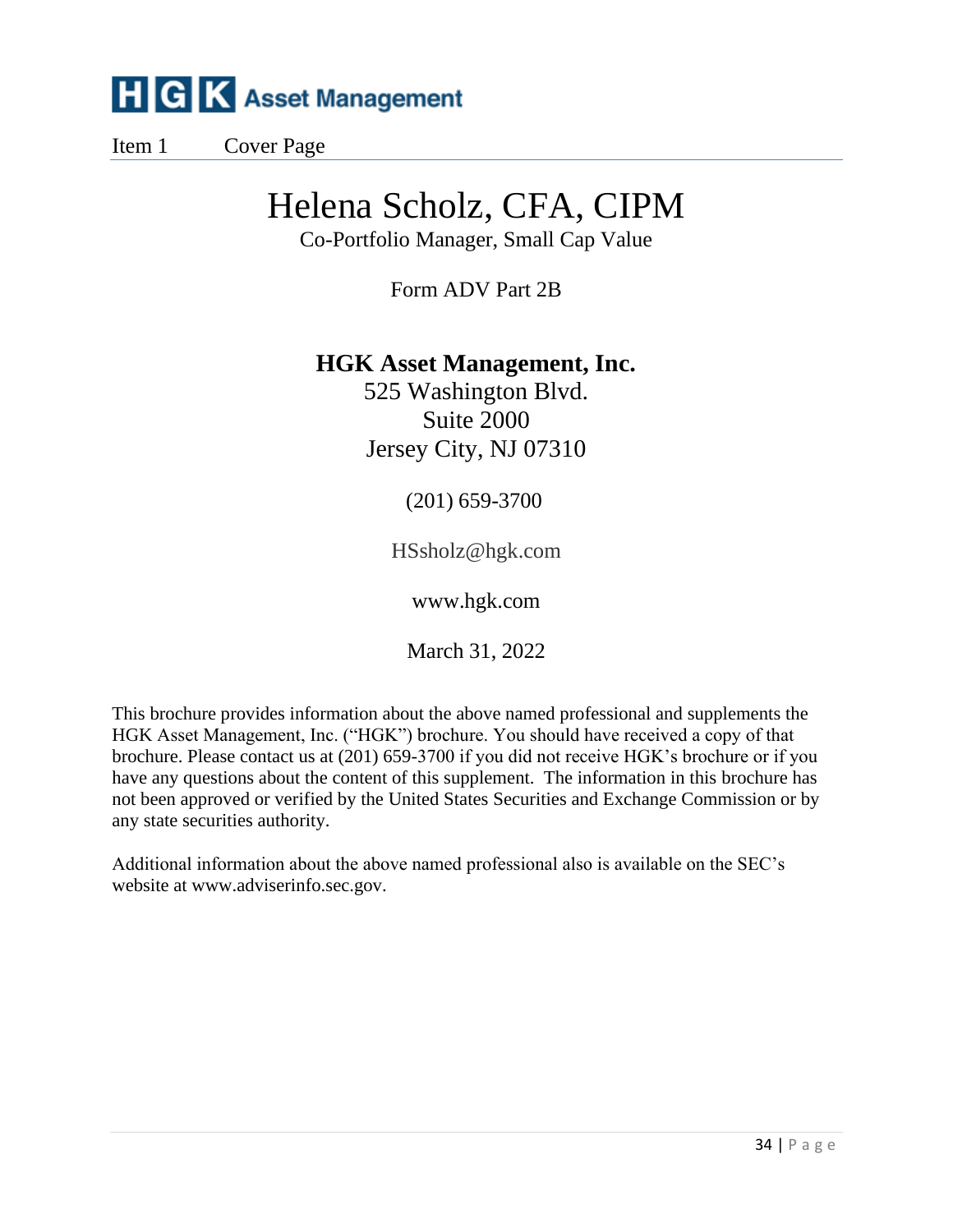### Item 2 Educational Background and Business Experience

The qualifications for persons who will be involved in the investment advisory services will be examined for excellence in training, experience and professional reputation. While no set criteria exist for every individual to be employed, persons with account responsibilities will generally have graduate degrees in finance, business or related fields. Some persons involved in the investment field will hold certain professional designations.

Helena Scholz, born January 16, 1986, joined HGK Asset Management, Inc. in 2008 as an Equity Analyst for the HGK Value Equity team. Helena currently works as a Co-Portfolio Manager for the HGK Small Cap Value and the Small Cap International strategies. She is also responsible for research for the HGK Large Cap Value strategy.

Helena earned a B.S. Degree in Marketing from Lehigh University– College of Business and Economics.

Helena completed the Chartered Financial Analyst program in 2015, is a CIPM certificate holder, and a member of the CFA Society of New York.

#### 1. To become a CFA, you must

- meet one of the following criteria:
- º Have a bachelor's (or equivalent) degree,
- º Be in the final year of a bachelor's degree program,
- º Have four years of professional work experience, or
- º Have a combination of professional work and university experience that totals at least four years.
- be prepared to take the exams in English.
- have a valid international passport.
- meet the professional conduct admission criteria.

2. Pass the Level I, II, and III Exams

Level I focuses on the broad knowledge and comprehension of investment tools used in industry. Level II narrows the focus and tests the candidates application and analysis of asset valuations. Finally, Level III tests the advanced application of the skills learned throughout the first two levels in Portfolio Management techniques.

The curriculum is organized into ten general topic areas that are present in all three levels. They are:

1. ETHICAL AND PROFESSIONAL STANDARDS 2. QUANTITATIVE METHODS 3. ECONOMICS 4. FINANCIAL REPORTING AND ANALYSIS 5. CORPORATE FINANCE 6. EQUITY INVESTMENTS 7. FIXED-INCOME INVESTMENTS 8. DERIVATIVES